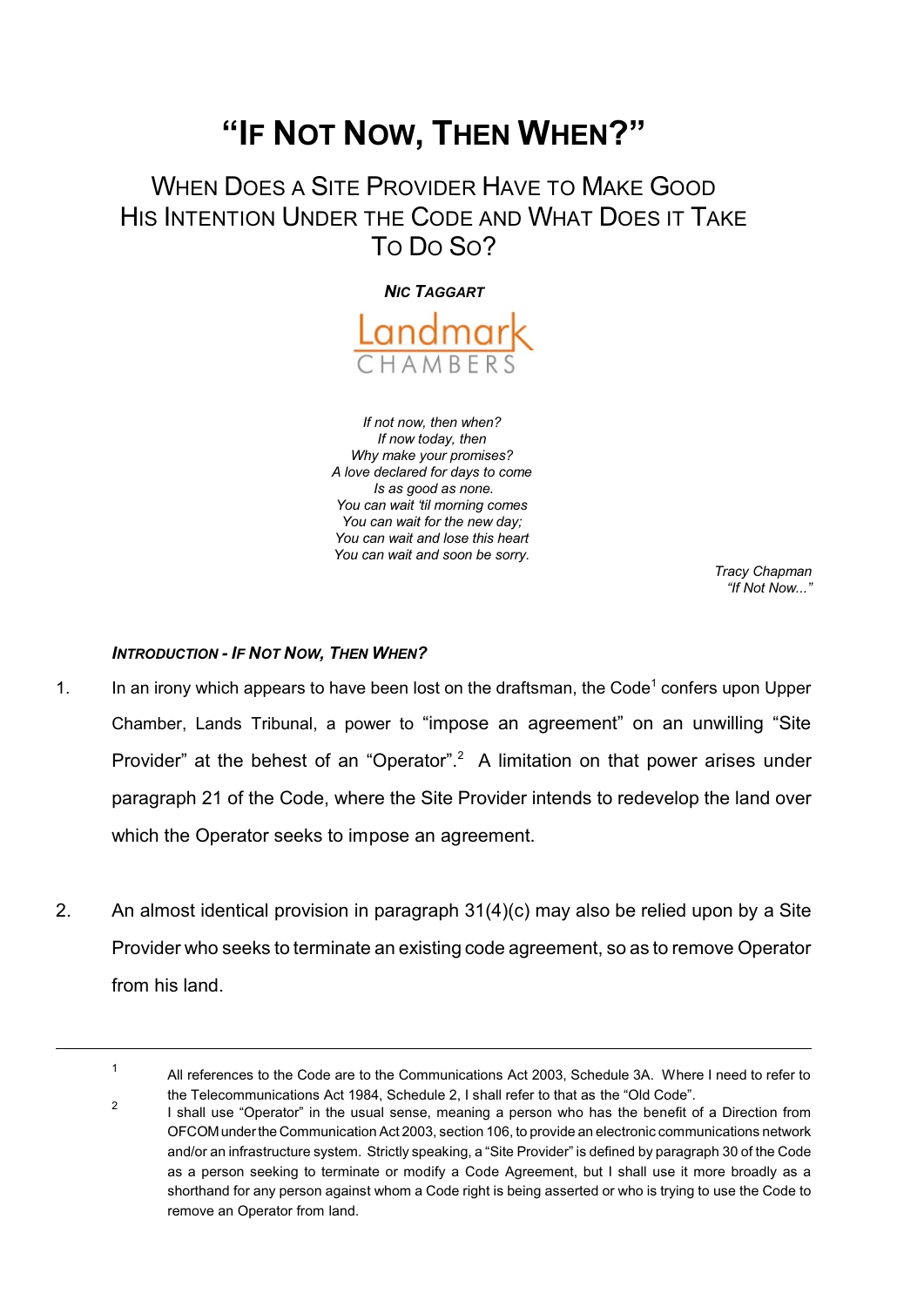- 3. One might have expected the draftsman of such an obviously important provision in the imposition of agreements and in the defeating of Operator's existing rights to have been closely thought through and tightly drafted. This being the Code - even though this might be called "Code 2.0" - the draftsman has, obviously, done no such thing. Why spell out something that important when you can leave it to the parties engaged in expensive and speculative litigation to get a court or Tribunal to determine that for you?
- 4. In this paper, I am going to examine three interlinked questions, which arise on both paragraphs 21(5) and 32(4)(c) of the Code:
	- 4.1 To what standard of proof must a Site Provider demonstrate that he has an intention to redevelop?
	- 4.2 What works must a Site Provider undertake?
	- 4.3 When does a Site Provider have to show that he will make good this intention?

## *WHAT DO PARAGRAPHS 21 AND 31 SAY?*

- 5. The Tribunal's power to "impose an agreement" for the conferral of Code rights is vested in it by paragraph  $20(4)$  of the Code.<sup>3</sup>
	- (4) An order under this paragraph is one which imposes on the operator and the relevant person an agreement between them which-
		- (a) confers the code right on the operator, or
		- (b) provides for the code right to bind the relevant person.
- 6. Paragraph 21 sets out the circumstances in which the Tribunal can make such an Order. For present purposes, I am interested in only one ground on which the Tribunal is prevented from making such an order: that in subparagraph 21(5):

<sup>3</sup>

In the Code, for "court", now read "Tribunal", by reason of the *Digital Economy Act 2017 (Jurisdiction) Regulations 2017* (SI Nº. 2017/1284)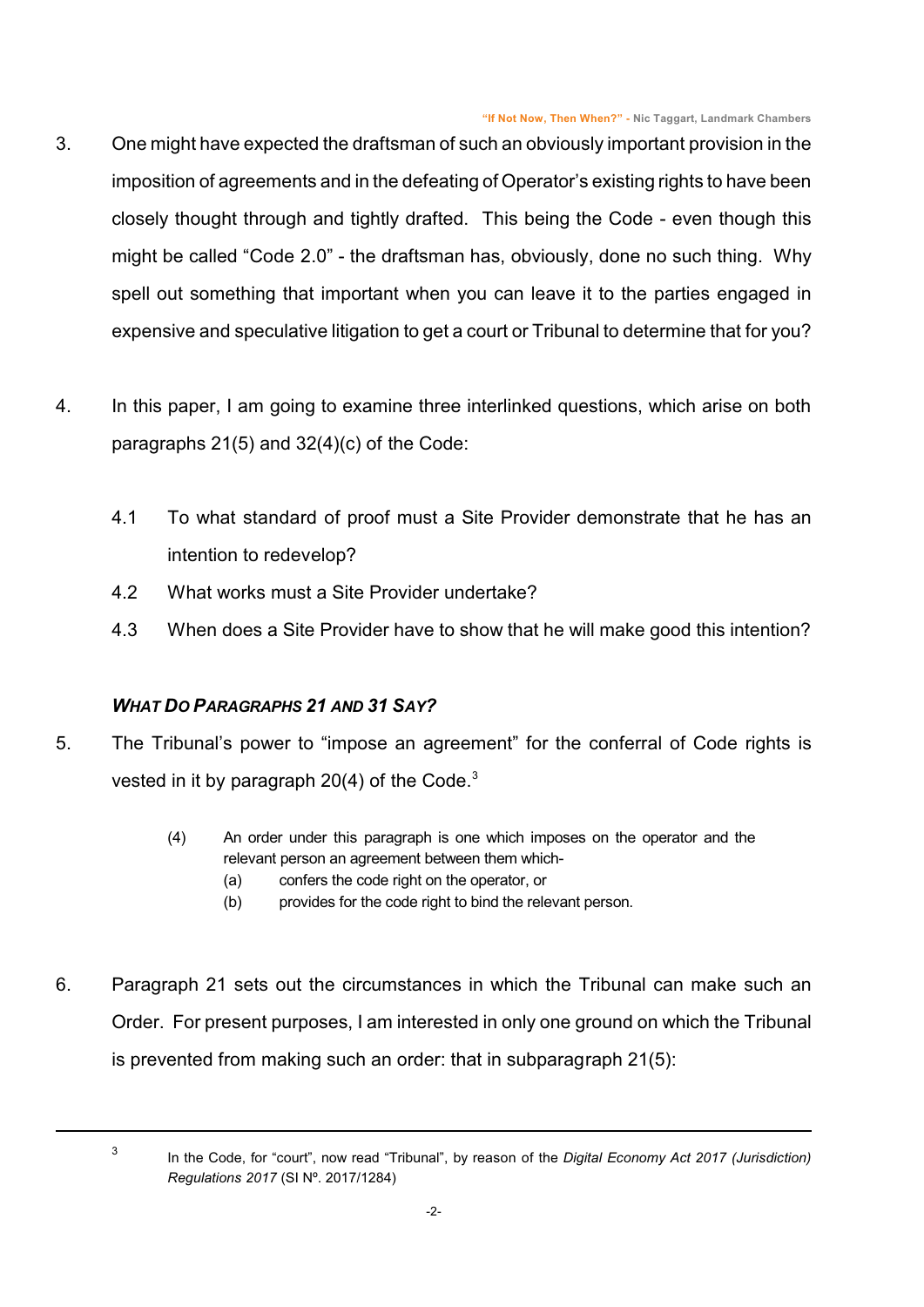The court may not make an order under paragraph 20 if it thinks that the relevant person intends to redevelop all or part of the land to which the code right would relate, or any neighbouring land, and could not reasonably do so if the order were made.

- 7. *Almost* the exact same test is deployed by the Tribunal when terminating a Code Agreement that has previously been entered into, willingly or otherwise.<sup>4</sup> Here, one has to see a few more provisions, starting with the notice procedure set out in paragraph 31:
	- (1) A site provider who is a party to a code agreement may bring the agreement to an end by giving a notice in accordance with this paragraph to the operator who is a party to the agreement.
	- (2) The notice must-

...

...

- (c) state the ground on which the site provider proposes to bring the code agreement to an end.
- (4) The ground stated under sub-paragraph (2)(c) must be one of the following-
	- (c) that the site provider intends to develop all or part of the land to which the code agreement relates, or any neighbouring land, and could not reasonably do so unless the agreement comes to an end;
	- (d) that the operator is not entitled to the code agreement because the test under paragraph 21 for the imposition of the agreement on the site provider is not met.

So, under paragraph 31(4), the notice the Site Provider gives to terminate an extant Code Agreement can include *either* the proposition that:

- 7.1 an intended "development" of the land could not reasonably proceed without an extant agreement being terminated; or
- 7.2 an intended "redevelopment" would now stop an agreement being imposed, by reason of paragraph 21(5), if the Operator were to be applying for a fresh Code Agreement.

<sup>4</sup>

I will explain the "almost" below in paragraph [28](#page-13-0) and following.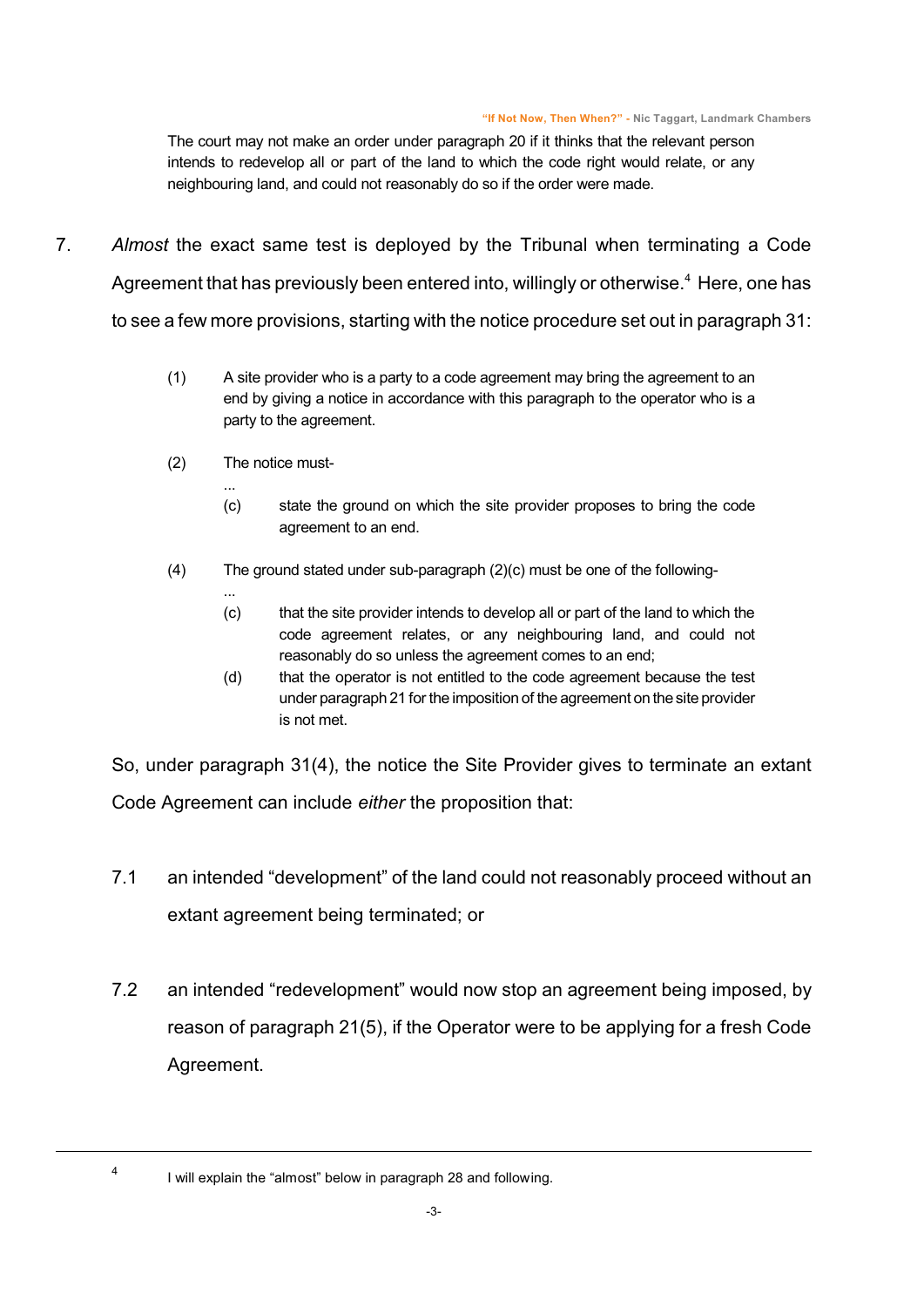That is an oddity I shall return to below.<sup>5</sup> To help unpick why the draftsman might have included (c) and (d), I am going to consider some other aspects of the Code first.

## *WHAT DOES THE TRIBUNAL NEED TO "THINK"?*

8. The next curiosity to examine might illuminate why there is a difference between 31(4)(c) and (d). What is the meaning of the phrase, "if *[the Tribunal]* thinks", as used in paragraph 21(5)?

> The court may not make an order under paragraph 20 *if it thinks that* the relevant person intends to redevelop all or part of the land to which the code right would relate, or any neighbouring land, and could not reasonably do so if the order were made.

Usually, courts and tribunals do not "think" something is going to happen: they might be "satisfied that" or "determine" or "decide" that, on the balance of probabilities, something will happen. Is this draftsman trying to state the application of the usual burden of proof in modern or "accessible English"? Or is he communicating that the Tribunal can apply a *lower* standard of proof being imposed here? Maybe the Site Provider does not have to prove that, "on the balance of probabilities", he will redevelop the land; maybe he just has to show the land is "ripe for redevelopment" or that redevelopment is "on the cards"?<sup>6</sup>

9. Just as an ordinary matter of English, to "think" something is true can indicate a lower degree of certainty than having determined that something is true: much depends on the way that the word is intoned when spoken: a rising intonation usually indicates

<sup>5</sup> If you cannot curb your enthusiasm, my suggested solution that that riddle is in my paragraph [36](#page-16-0) below. <sup>6</sup><br>When assessing whether to impose a redevelopment break clause into a renewal lease under the Landlord and Tenant Act 1954, the court considers whether a redevelopment is "on the cards" (*Adams v. Green* [1978] 2 EGLR 46 (CA) *per* Stamp LJ) or whether the premises are "ripe for redevelopment" *Becker v. Hill Street Properties Ltd.* [1990] 2 EGLR 78, 80 (CA) *per* Dillon LJ. The two phrases probably mean the same, which is why Lewison J used them interchangeably in *Davy's of London (Wine Merchants) Ltd. v. City of London Corporation* [2004] 3 EGLR 39, [14], [31] and [64] (Lewison J).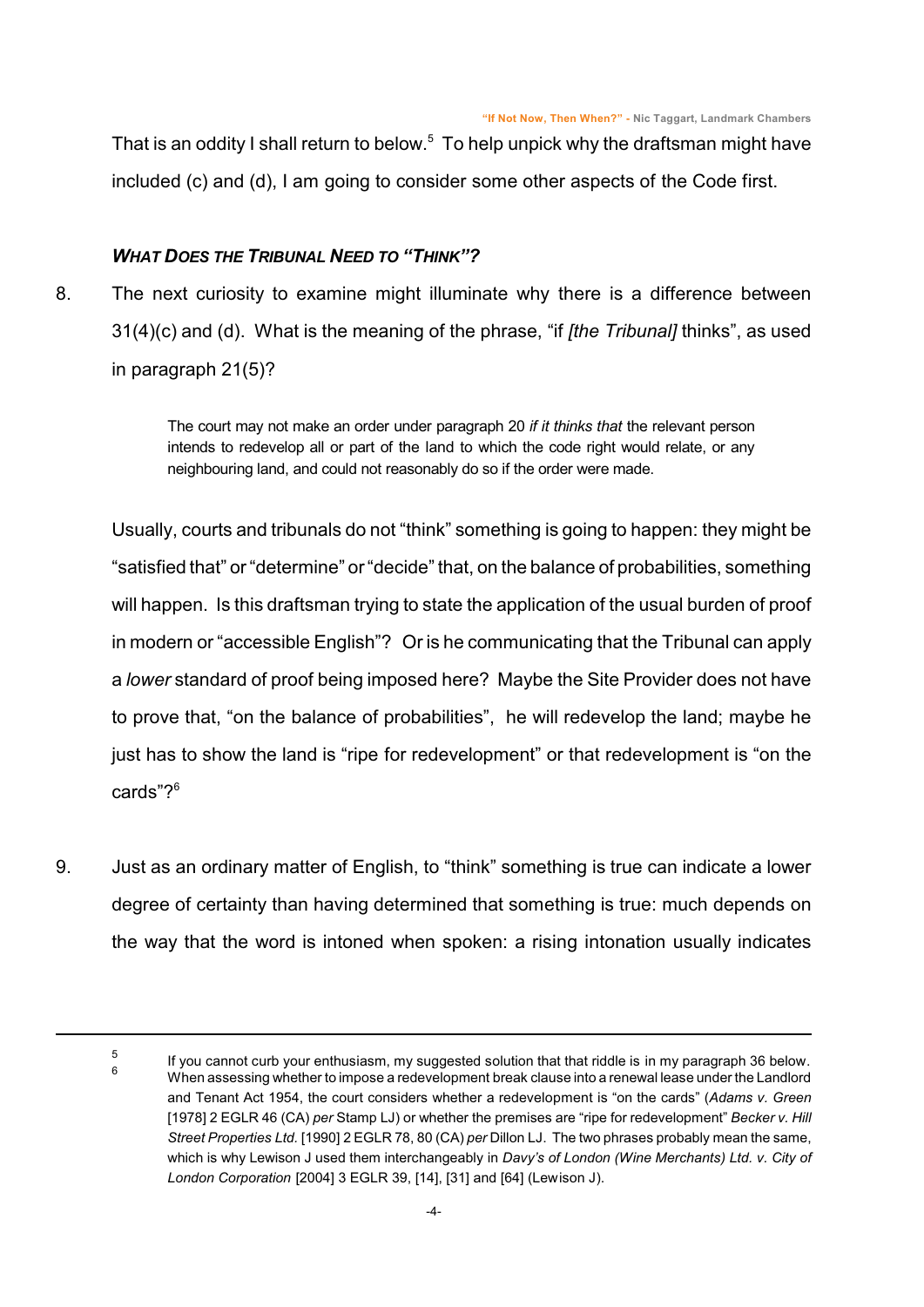uncertainty and a falling intonation indicates certainty.<sup>7</sup> The introduction of the word "thinks" certainly could indicate that the Tribunal needs attain a lower degree of conviction than would have been indicated if the draftsman had required a finding of a primary fact. This can be demonstrated within paragraph 21(5) itself. Had the draftsman said:

The court may not make an order under paragraph 20 if it thinks that the relevant person intends to redevelop all or part of the land to which the code right would relate, or any neighbouring land, and could not reasonably do so if the order were made.

he would be indicating the need to make a finding of fact, in the time-honoured way.

10. That last proposition can be tested by comparison with the Landlord and Tenant Act 1954, section 30(1)(f):

> that on the termination of the current tenancy the landlord intends to demolish or reconstruct the premises comprised in the holding ...

These words need to be read together with the termination provision in section 31(1):

If the landlord opposes an application under subsection (1) of section 24 of this Act on grounds on which he is entitled to oppose it in accordance with the last foregoing section and **establishes any of those grounds to the satisfaction of the court**, the court shall not make an order for the grant of a new tenancy.

My emphasis. In conjunction, those two provisions require the Court to have a higher degree of certainty than that indicated by the word "thinks",as used in paragraph 21(5) of the Code.

11. Are there any other markers as to whether this language indicates a lower level of certainty is needed? The language of paragraph 21 itself is internally consistent, but

7

Try saying "I think so" with the intonation of "think" rising, then again with it falling. Just not not out loud if you are reading this on the Tube.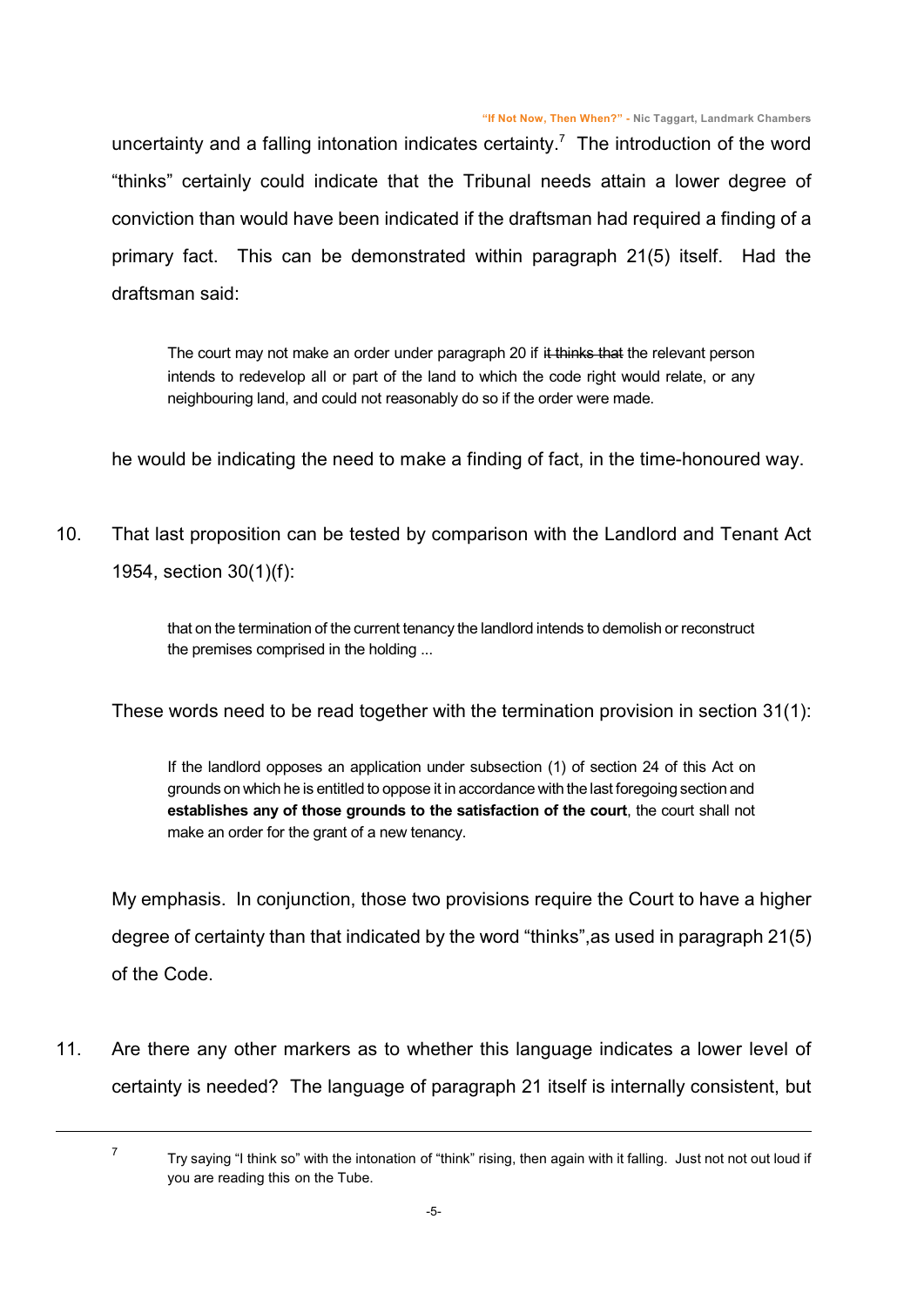does not otherwise help. In the same way that the Tribunal cannot impose an agreement on a Site Provider if it "thinks" the Site Provider is intending to redevelop under subparagraph 21(5), it only needs to "think" that the rest of the test for imposing an agreement is met:

- (1) Subject to sub-paragraph (5), the court may make an order under paragraph *20 if (and only if) the court thinks* that both of the following conditions are met. ...
- (2) The first condition is that the prejudice caused to the relevant person by the order is capable of being adequately compensated by money.
- (3) The second condition is that the public benefit *likely* to result from the making of the order outweighs the prejudice to the relevant person.

These paragraphs do not tell us what the degree of certainty is required by "if the Tribunal thinks", although we can see that:

- 11.1 there is an express reference to a degree of "probability" in paragraph 21(3), "the public benefit *likely* to result"; but
- 11.2 there is no equivalent reference to any degree of probability in paragraph 21(2), where the question of compensation in money is expressed in binary terms: the harm is either capable of being adequately compensated by money or it is not.
- 12. The formulation used in paragraph 21 can be readily contrasted with the test for terminating an agreement contained in paragraph 32(4). Here a higher degree of certainty in the outcome is mandated by the references to "decide" and "establish":<sup>8</sup>

If, on an application under sub-paragraph (1)(b), the court *decides* that the site provider has *established* any of the grounds stated in the site provider's notice under paragraph 31, the court must order that the code agreement comes to an end in accordance with the order.

8

There is no reference to what the Tribunal "thinks" in paragraph 31(4)(c) as the requirement for the Tribunal to reach a decision is in paragraph 32, to which I shall return.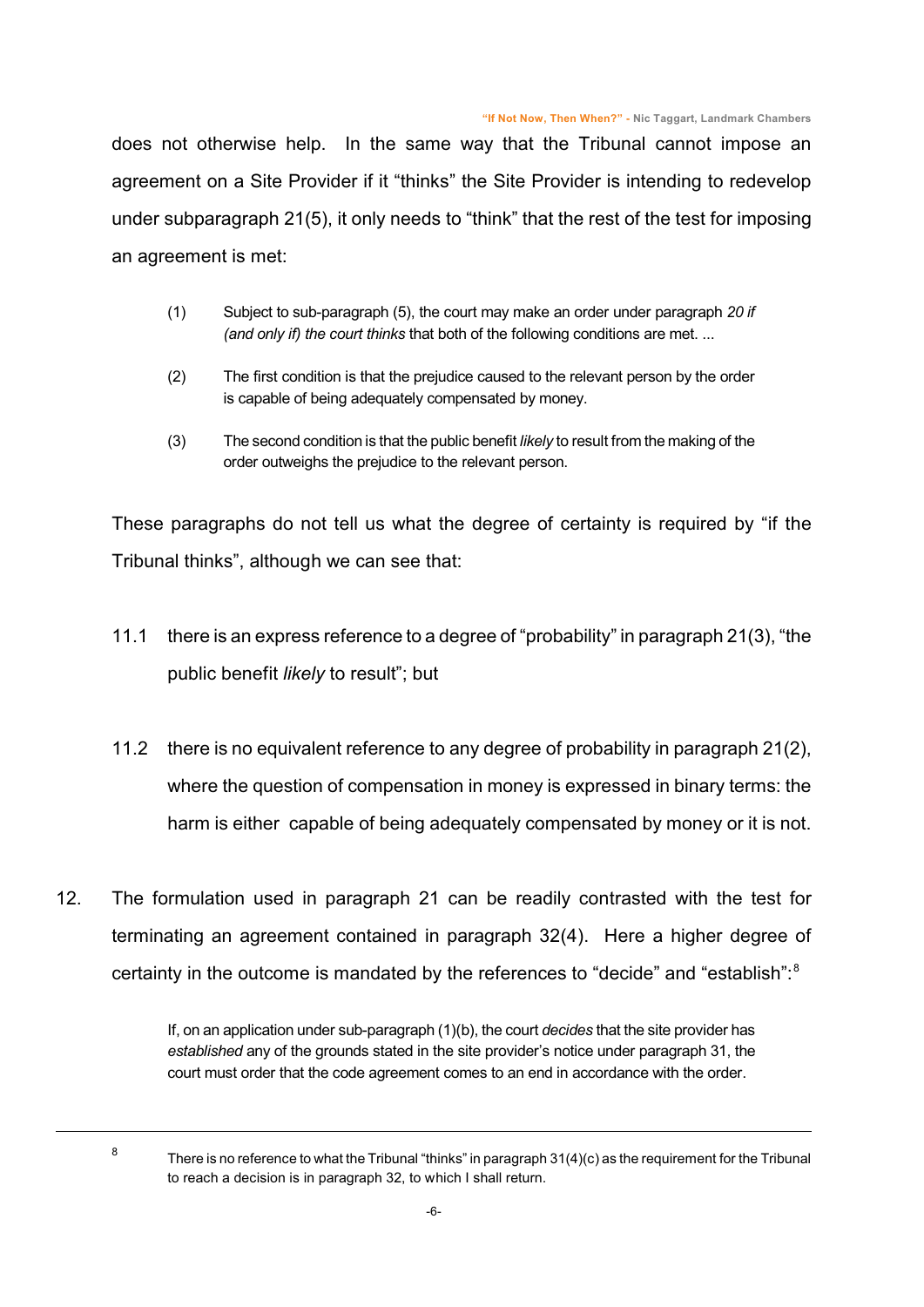Contrast the ordinary meaning of "it is decided", "it is established" and "it is thought". Indeed, if the draftsman had intended "if the Tribunal thinks" and "the Tribunal decides" to mean the same thing, one might have expected him to use the same phrase. Using a different phrase clearly suggests that a different meaning is intended.

- 13. It might be dangerous to look at the comparable provisions of the Old Code, but a change in the language used in the new Code might indicate a change in the meaning intended. The Old Code equivalent of paragraph 21(1)-(3), the test for imposing an agreement, was contained in paragraph 5(3):
	- (3) The court shall make an order under this paragraph if, but only if, it **is satisfied** that any prejudice caused by the order-
		- (a) is capable of being adequately compensated for by money; or
		- (b) is outweighed by the benefit accruing from the order to the persons whose access to a telecommunication system [an electronic communications network or to electronic communications services] will be secured by the order;

and in **determining** the extent of the prejudice, and the weight of that benefit, the court shall *have regard* to all the circumstances and to the principle that no person should unreasonably be denied access to an electronic communications network or to electronic communications services.

My emphasis. The equivalent provision in the Old Code used language which indicates the usual high degree of certainty: if the court is "satisfied" it makes a "determination". Contrast this with the lesser degree of certainty imposed by the direction to "have regard" to the principle of access to a network or services.

14. The Old Code did not have a direct equivalent of paragraph 21(5), which prevents an Operator from obtaining an agreement where the Site Provider intends to redevelop. It did, however, contain a power for a Site Provider to remove the Operator from a site if there was a proposed redevelopment. Does the language of that power help us with construing "if the Tribunal thinks"? Here are the material subparagraphs of the Old Code, paragraph 20: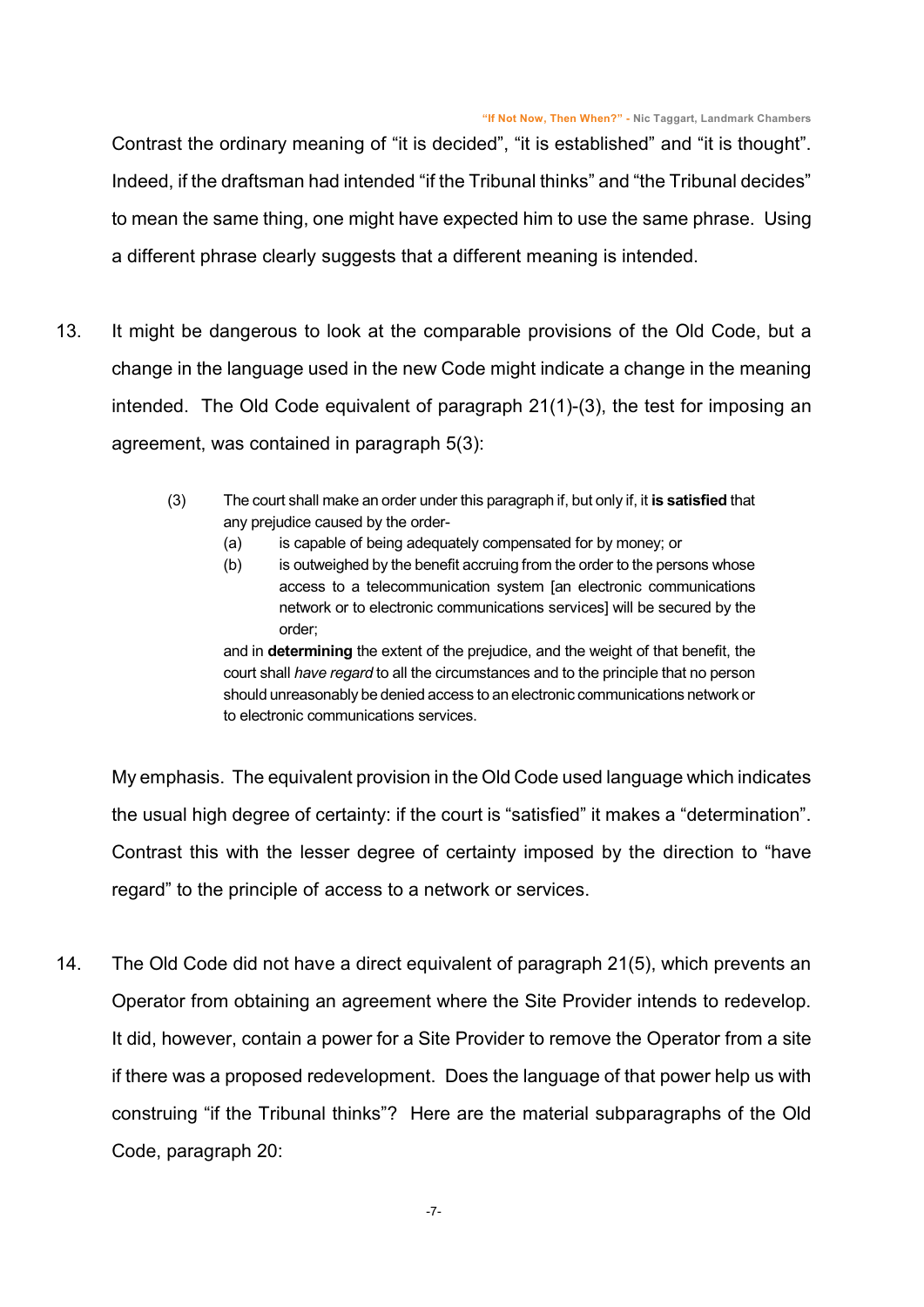- (1) Where any electronic communications apparatus is kept installed on, under or over any land for the purposes of the operator's network, any person with an interest in that land or adjacent land may ... by notice given to the operator require the alteration of the apparatus on the ground that the alteration is necessary to enable that person to carry out a proposed improvement of the land in which he has an interest. ...
- (4) The court shall make an order under this paragraph for an alteration to be made only if, having regard to all the circumstances and the principle that no person should unreasonably be denied access to an electronic communications network or to electronic communications services, it is **satisfied**-
	- (a) that the alteration is necessary as mentioned in sub-paragraph  $(1)$  above;...
- (5) The court shall not make an order under this paragraph for the alteration of any apparatus unless it is **satisfied** either-
	- (a) that the operator has all such rights as it *appears* to the court appropriate that he should have for the purpose of making the alteration, or

There is an interesting variation in the language there, too: the court can only make an order under paragraph 20(4) or (5) if it is "satisfied" that the conditions are met, but it only has to consider the *appearance* of there being appropriate rights. The reference to "appears" directs a lower level of certainty than the requirement to be "satisfied".

15. Here is something else which may be significant. The Old Code's subparagraphs 20(4) and (5) have been replicated exactly in the new Code paragraph 81(2), which empowers the Tribunal to direct an Operator to make an "alteration" to facilitate a "proposed development" of tidal water under Part 12 of the Code.<sup>9</sup> Thus, the draftsman has chosen to preserve and replicate the exact language of the Old Code paragraph 20 in paragraph 81, but has used a different form of words in paragraphs 21(5), which is aimed at the same conceptual target. Once again, does the choice of different words in the new paragraph 21(5) direct us to an intended difference in result?

9

See also paragraph 53 of the new Code, which empowers the Tribunal to make alterations of apparatus which is on "Transport Land". Although this paragraph does not mirror the Old paragraph 20 as closely, it also requires the court to be "satisfied" before it can make an order. Interestingly, paragraph 53(8) gives the Tribunal a discretion to impose such conditions as it "thinks necessary" on such an order.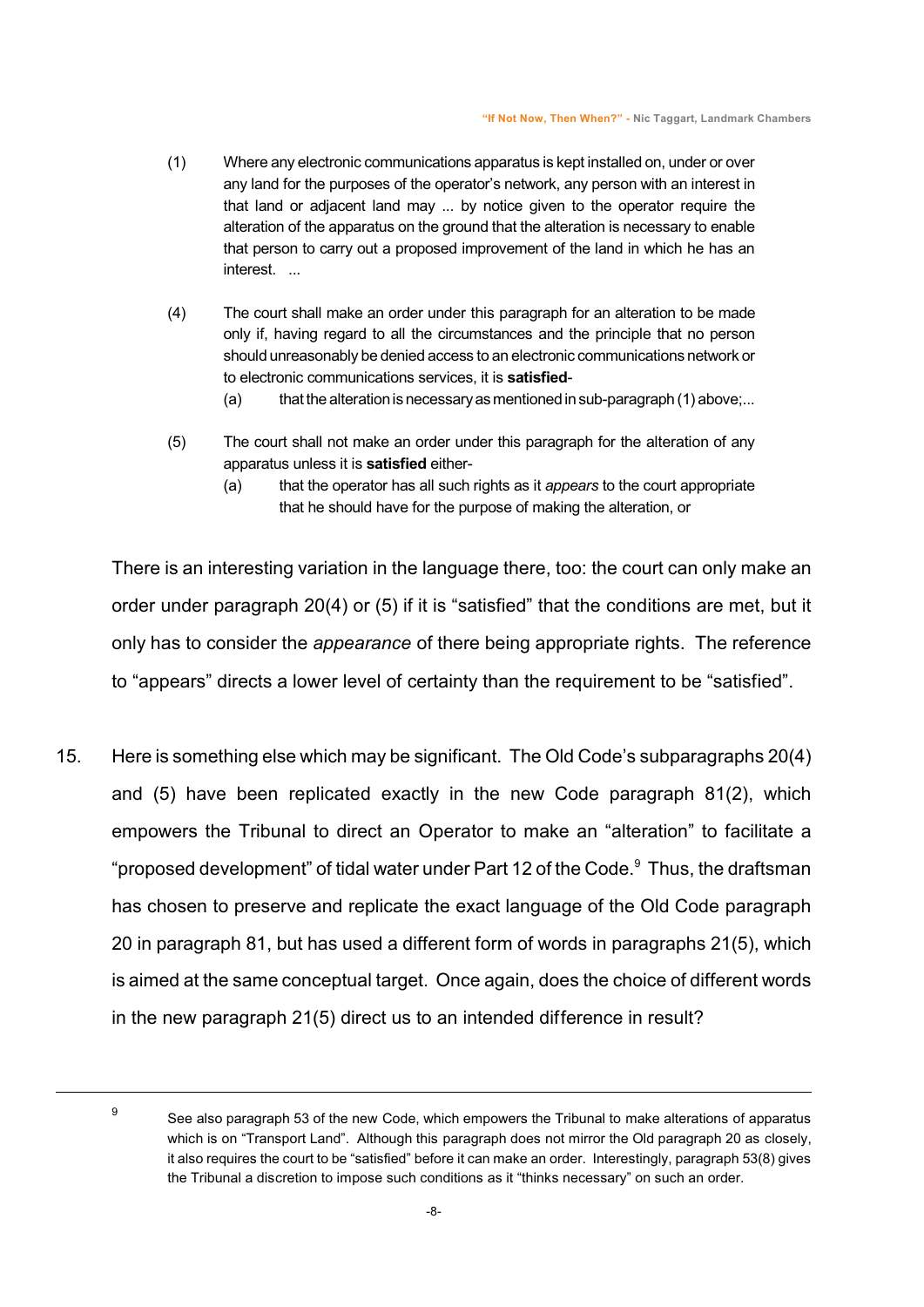- 16. Looking more widely, there are relatively few other uses of the formulation "the court thinks" on the statute book. The formulation has become more popular within the last three years, and all uses in that period indicate an element of subjectivity or discretion, rather than a decision on the balance of probabilities that it is likely that something will happen. For instance, the Criminal Finances Act 2017, section 362R,<sup>10</sup> tells us what happens if a court decides to revoke a freezing order:
	- (3) The court may order compensation to be paid to the applicant only if **satisfied** that
		- (a) the applicant has suffered loss as a result of the making of the interim freezing order,...
	- (4) Where the court orders the payment of compensation -

...

(b) the amount of compensation to be paid is the amount that *the court thinks reasonable*, having regard to the loss suffered and any other relevant circumstances.

One can see the contrast between the binary requirement that the court is "satisfied", in subsection (3) with the less-stringent requirement that the court "thinks" that the compensation is "reasonable". There is a wider margin of appreciation with the latter. Is that the same difference the draftsman of the Code is communicating when he distinguishes "thinks" in paragraph 21(5) with "decides" and "established" in paragraph 32(4)?

- 17. In other states, the phrase "the court thinks" is plainly used to indicate a discretion, which, in turn, indicates that a range of outcomes might be appropriate. Here is the Ivory Act 2018, section 30, which deals with an appeal against a decision to confiscate an item made from ivory:<sup>11</sup>
	- (5) Subject to subsections (6) and(7), the court hearing the appeal maymakeany order *the court thinks appropriate.*

<sup>10</sup> "R" for "really"?

<sup>11</sup> The Psychoactive Substances Act 2016, section 52, uses exactly the same mechanism as the Ivory Act 2018, which is kinda, like, really *heavy*, man.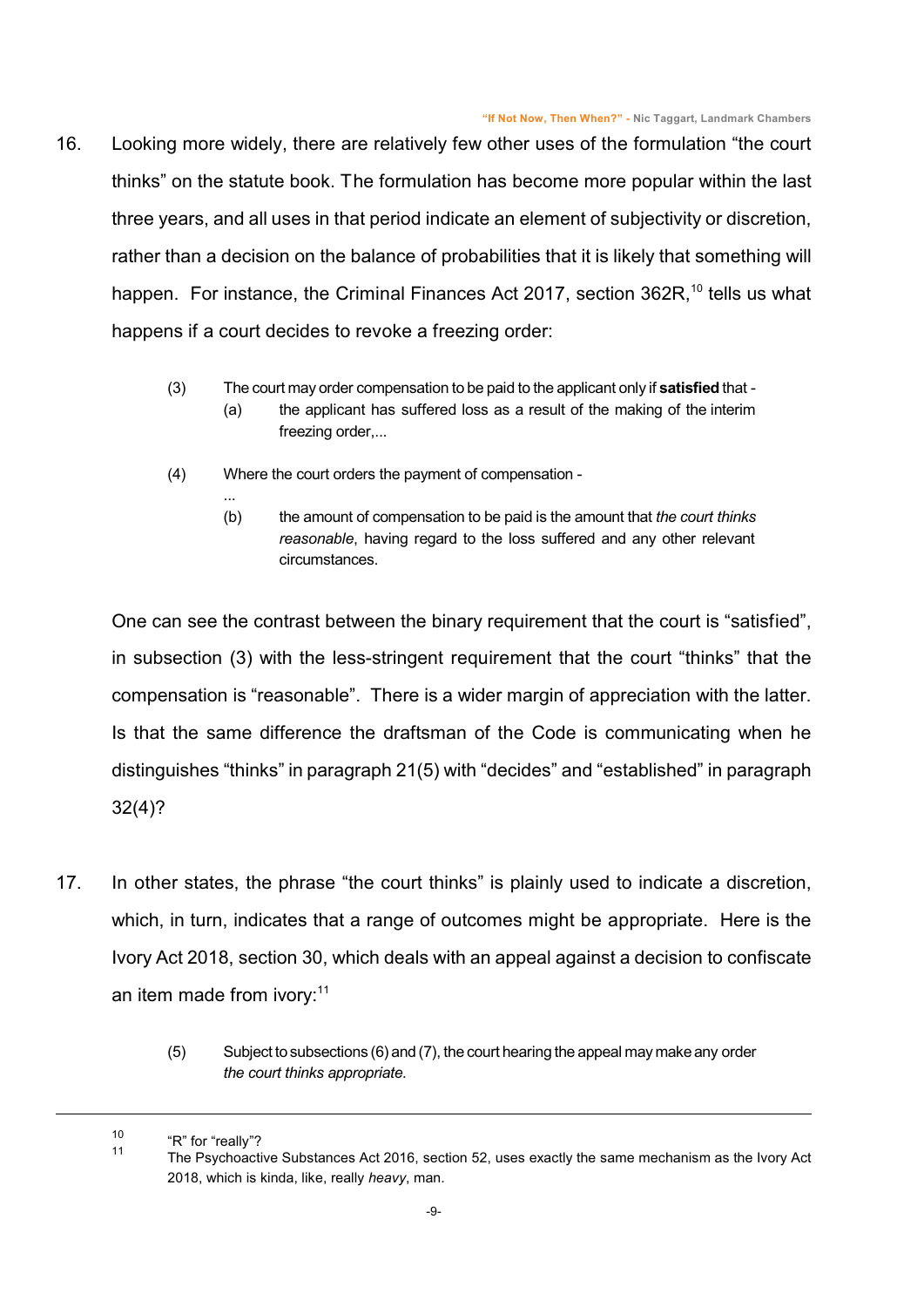- (6) If an appeal against an order for the return of an item is allowed (a) the court **must** order the item to be forfeited, and....
- (7) If an appeal against an order forfeiting an item is allowed
	- (a) the court **must** order the item to be returned to a person entitled to it, ...

There is a contrast between the court making any order it "thinks appropriate", which is then subject to two situations in which the court "must" make certain orders. This same dichotomy between a discretionary "thinks" and a mandatory "must" appears in the Armed Forces Act 2016, section 12, which adds a new section 304F(3) to the Armed Forces Act 2006:

If the court *thinks that* it would not be in the public interest to disclose that the sentence is a discounted sentence -

(b) the court **must** give written notice of the matters specified ...

...

...

- 18. Another example of the "court thinks" being used to introduce a nonbinary discretion is the Data Protection Act 2018, section 168(3), which deals with compensation for breach of the GDPR:
	- (3) The court **may** make an order providing for the compensation to be paid on behalf of the person to -
		- (b) such other person as the court *thinks fit*.

See also the Immigration Act 2016, Schedule 6, paragraph 12(2):

Notice of an application under this paragraph must be given to ... whatever immigration officer the court *thinks appropriate*;

19. It would probably be unwise to come to a conclusion on what the draftsman might have meant by "if the court thinks" without re-immersing those words back into their context: what other variables might there be in the language of paragraph 21(5)?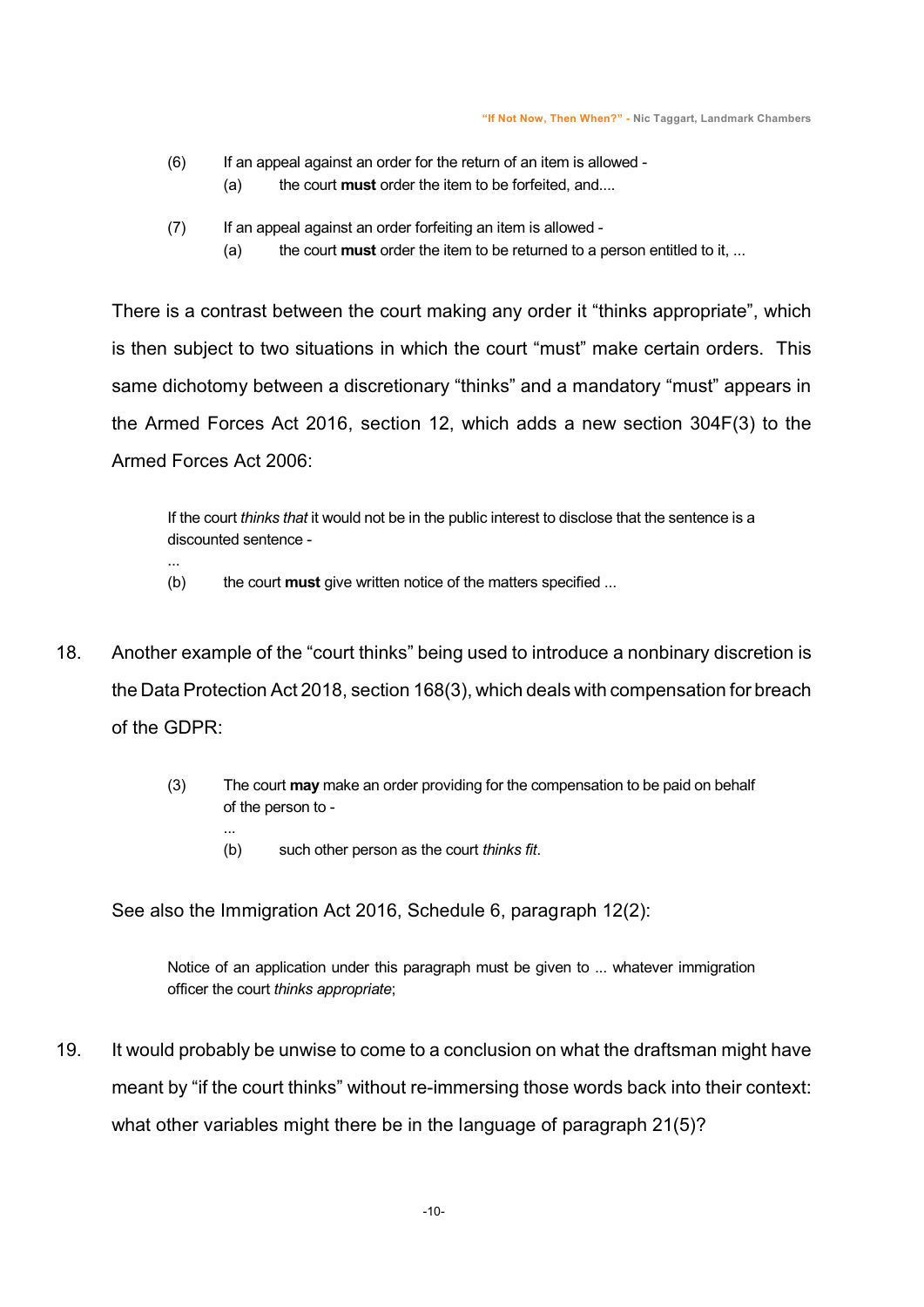## *HOW CERTAIN DOES THE SITE PROVIDER'S "INTENTION" NEED TO BE?*

20. A Site Provider wishing to rely on paragraph 21(5), to prevent an Operator coming onto

his land, needs to have a certain "intention". Here is the subparagraph again:

The court may not make an order under paragraph 20 if it thinks that the relevant person **intends** to redevelop all or part of the land to which the code right would relate, or any neighbouring land, and could not reasonably do so if the order were made.

The same is true if a Site Provider wishes to remove an Operator under paragraph 32(4)(c):

that the site provider **intends** to develop all or part of the land to which the code agreement relates, or any neighbouring land, and could not reasonably do so unless the agreement comes to an end;

So, what does "intention" mean?

21. In the legal lexicon, "intention" has a well-established meaning, which derives from Asquith LJ's famous judgment in *Cunliffe v. Goodman*: 12

> <span id="page-10-0"></span>An "intention" to my mind connotes a state of affairs which the party "intending" -I will call him X- does more than merely contemplate; it connotes a state of affairs which, on the contrary, he decides, so far as in him lies, to bring about, and which, in point of possibility, he has a reasonable prospect of being able to bring about, by his own act of volition. ...

> Not merely is the "intention" unsatisfied if the person professing it has too many hurdles to overcome, or too little control of events; it is equally inappropriate if at the material date that person is in effect not deciding to proceed but feeling his way and reserving his decision until he shall be in possession of financial data sufficient to enable him to determine whether the payment will be commercially worthwhile.

> In the case of neither scheme did *[the landlord]* form a settled intention to proceed. Neither project moved out of the zone of contemplation -out of the sphere of the tentative, the provisional and the exploratory- into the valley of decision.

12

<sup>[1950] 2</sup> KB 237, 253 (CA). The case was concerned with the Landlord and Tenant Act 1927, but has been widely used as a definition of intention following its approval in the "Ground (f)" case of *Betty's Cafés Ltd. v. Phillips Furnishing Stores Ltd.* [1959] AC 20 (HL), *per* Viscount Simonds at page 34. This element of "intention" has been approved in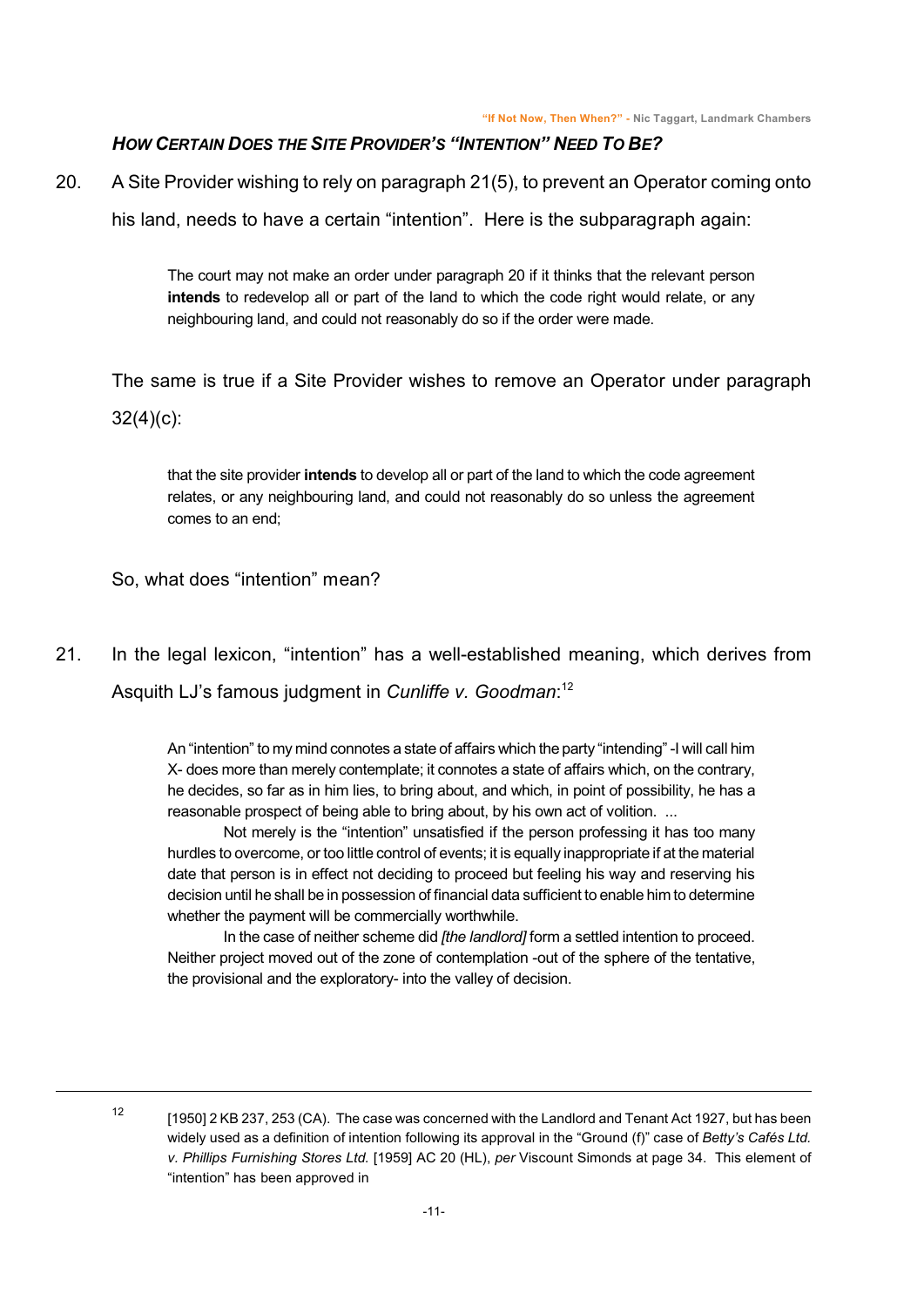The test of intention therefore breaks down into two parts: $13$ 

- 21.1 subjectively, does the person intending actually have a "desire" or "wish" to carry out the specified actions; and
- 21.2 objectively, does the person intending have the means, sufficiently within his own control, to achieve the specified actions? As has been said in the context of the Landlord and Tenant Act 1954, section 30(1)(f), "The landlord has to show that he is not only ready but in all respects *able* to carry out the redevelopment".<sup>14</sup>
- 22. Elsewhere in his judgment, Asquith LJ neatly encapsulated the distinction between the two shades of meaning very neatly, when he said:<sup>15</sup>

X cannot, with any due regard to the English language, be said to "intend" a result which is wholly beyond the control of his will. He cannot "intend" that it shall be a fine day tomorrow: at most he can hope or desire or pray that it will.

- 23. Of course, the decision of the Supreme Court in *S Franses Ltd. v. Cavendish Hotel (London) Ltd.* has glossed "intention" yet further. For present purposes, it suffices to say that the Court confirmed that all the existing jurisprudence on "intention" remains good law, just with the added twist as to what the landlord is permitted to intend in the context of Ground (f).<sup>16</sup>
- 24. Because *Cunliffe* remains good law, the very meaning of the word "intention" carries with it the concept of the person intending being able to bring about a desired result "by

<sup>13</sup> *Cunliffe v. Goodman, loc.cit.*; *Betty's Cafés Ltd.*, *per* Lord Morton at page 42; *Capocci v. Goble* [1987] 2 EGLR 102 (CA).

<sup>14</sup> *Capocci v. Goble* at 102 *per* May LJ. See also *DAF Motoring Centre (Gosport) Ltd. v. Hutfield & Wheeler Ltd.* [1982] 2 EGLR 59, 60 *per* Slade LJ (CA).

<sup>15</sup> Also page 253. 16

<sup>[2019]</sup> AC 249 (UKSC), particularly Lord Briggs at [25].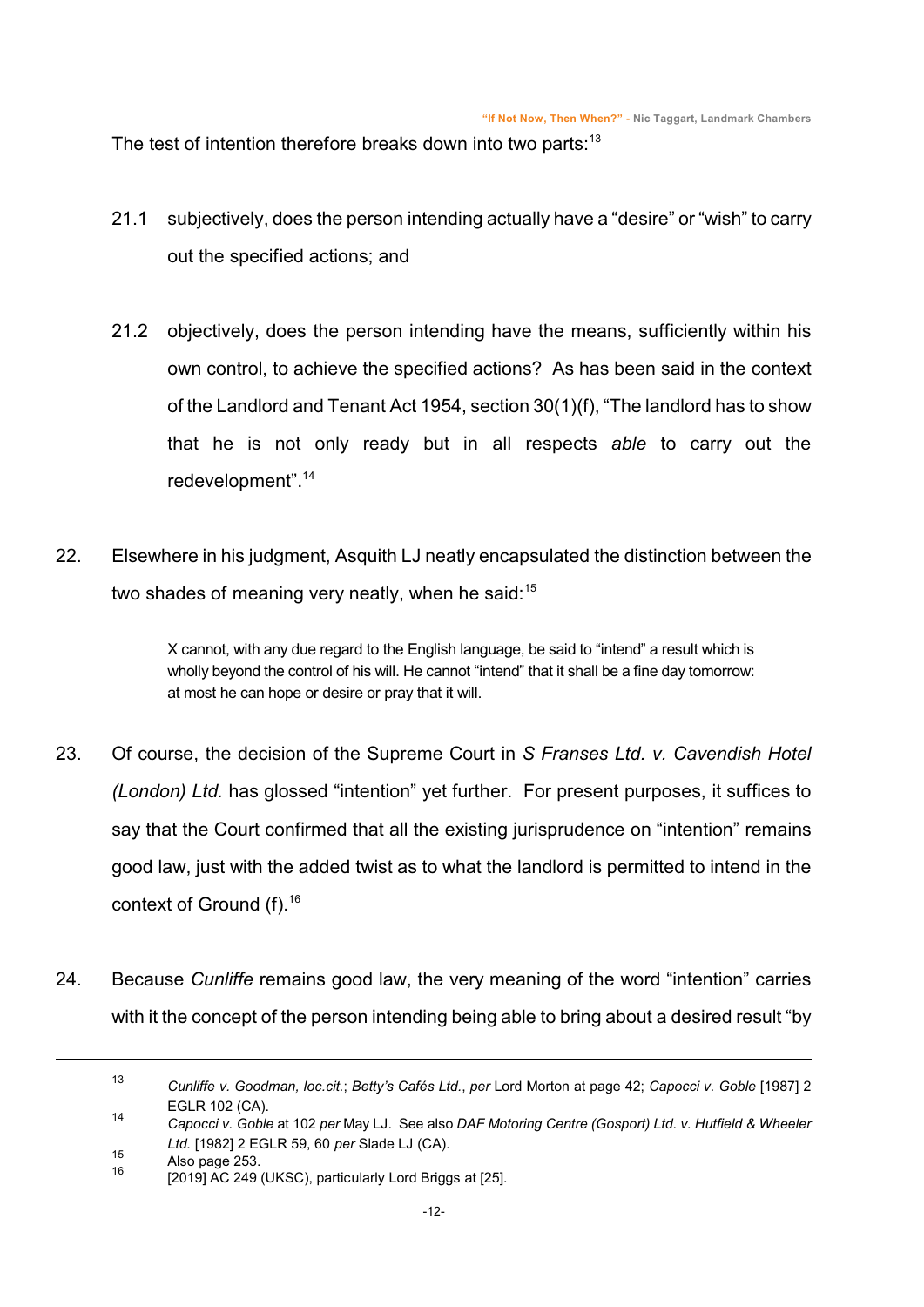<span id="page-12-0"></span>his own act of volition" and it also requires that this person is "in the valley of decision". I consider that this tells you the degree of certainty required by the Site Provider who has an "intention" under the Code is very high. Accordingly, it would be illogical for the relatively strict meaning of "intends", as imposed by *Cunliffe*'s case, to become diluted to something akin to "proposes" by the Tribunal only having to "think" that the Site Provider "intends"..

- 25. In my view, this analysis tells us that the reference to "the Tribunal thinks" in paragraph 21(5) probably means the same as "finds on the balance of probabilities". The use of the imprecise word "thinks" is no more than an attempt to use accessible language which, as is often the case, simply created an unwelcome inexactitude in meaning that could have been avoided.
- 26. It therefore follows that, in my view, the Site Provider has to *prove*, on the balance of probabilities, that he has an "intention" to redevelop the Site in the strict sense of the word, as defined in *Cunliffe v. Goodman*, so proving both a subjective desire and objective ability to deliver on that desire by acts of his own volition.
- 27. One last observation. In the Ground (f) case of *Franses*, the Supreme Court held the landlord's intention to demolish or reconstruct must be obstructed by the tenant's occupation, which show that the landlord's intention to demolish or reconstruct the premises must exist independently of the tenant's statutory claim to a renewal tenancy. Accordingly, the landlord may not rely on works it would not undertake if the tenant left voluntarily.<sup>17</sup> Under the 1954 Act, the tenant is always seeking a renewal of a right to occupy which was originally granted to him or his predecessors consensually and without the tenancy being "contracted out". One wonders if the same gloss on the meaning of "intention" would be applied to the Code, where the Operator may have

<sup>17</sup> Lord Sumption at [19].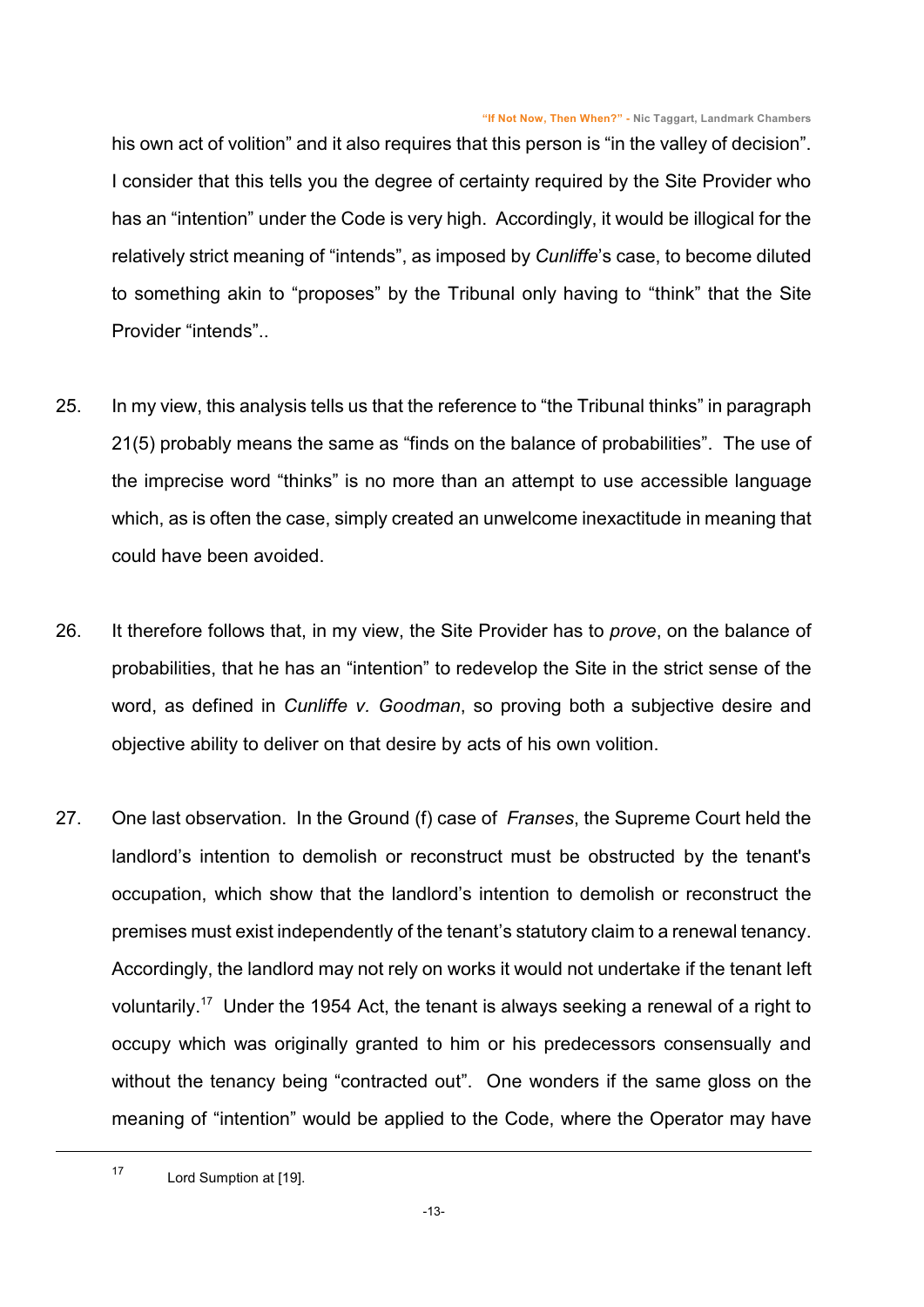been imposed on the Site Provider from the outset, without any actual (as opposed to imposed) consent.

#### *WHAT MUST THE SITE PROVIDER INTEND TO DO?*

28. The works which a Site Provider wishing to rely on paragraph 21 must do are prescribed by subparagraph 21(5). For convenience, here is it again:

> <span id="page-13-0"></span>The court may not make an order under paragraph 20 if it thinks that the relevant person intends to **redevelop all or part of the land** to which the code right would relate, or any neighbouring land, and could not *reasonably* do so if the order were made.

My emphases. The words I have emphasised here are not quite the same as those used in paragraph 31(4)(c):

that the site provider intends to **develop** all or part of the land to which the code agreement relates, or any neighbouring land, and could not reasonably do so unless the agreement comes to an end

"Redevelop" in paragraph 21(5) but develop" in paragraph  $31(4)(c)$ : what the ....?

## *"Redevelop" and "Develop":*

- 29. Starting with "redevelop", what sort of work does that word require the Site Provider to do? It is not a word defined in the Code or the 2003 Act. It is not used in the 1954 Act, which describes the required works as "demolish", "reconstruct" and "carry out substantial work of construction" in Ground (f). The Old Code did not quite use it, either: the broadly parallel provision in old paragraph 20 used "improvement", which it defined in paragraph 20(9) as "development or change of use".
- 30. Once again, the change of language is interesting: "development" and "redevelopment" are not synonyms: just as a matter of ordinary English, the prefix "re-" connotes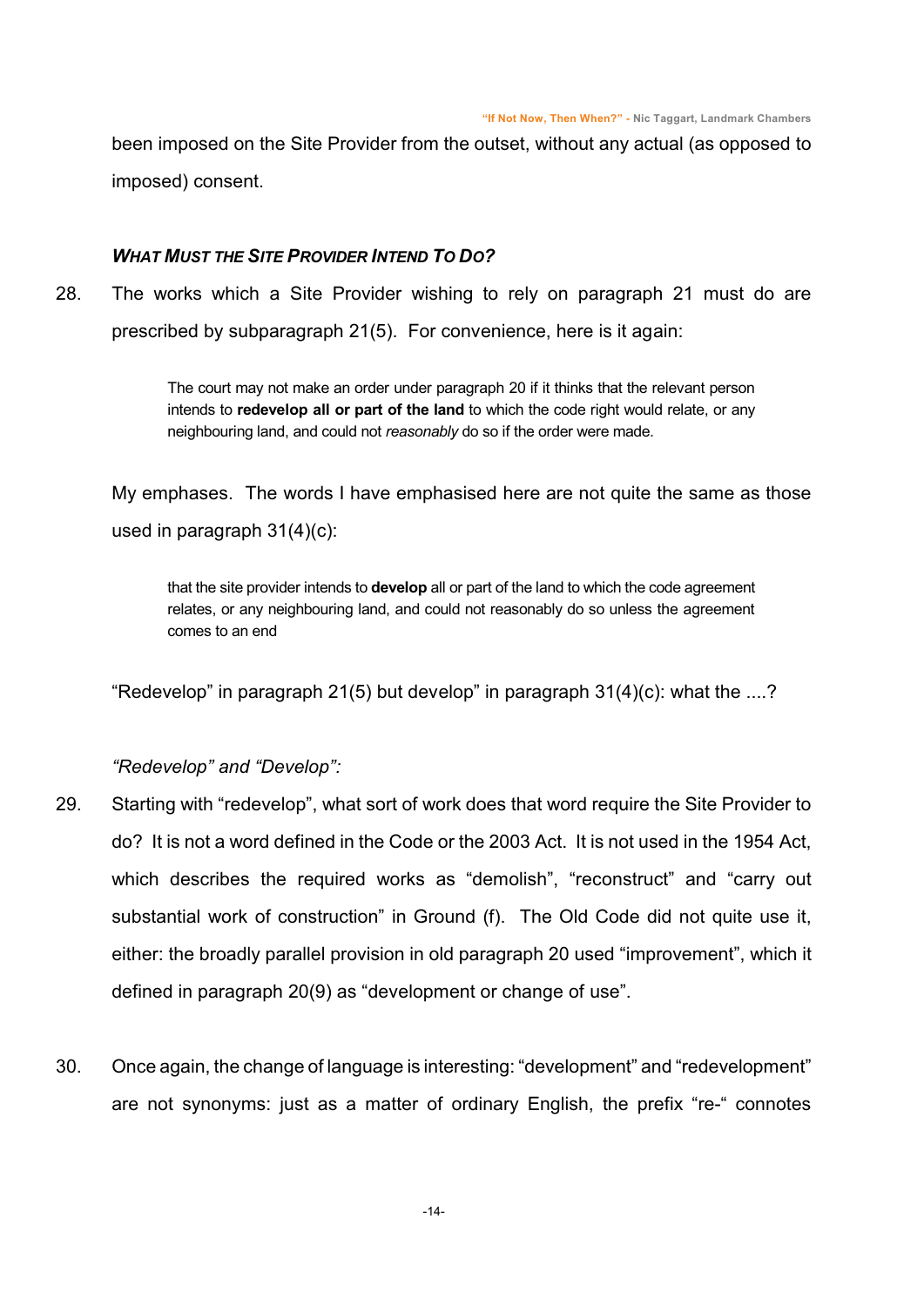repetition.<sup>18</sup> So, a development is something that can be happening for the first time, but a "redevelopment" has an element of repetition. Thus, "redevelopment" means:<sup>19</sup>

- The action or process of developing something again or differently.
- Construction of new buildings in an urban area, typically after demolishing the existing buildings.
- 31. What is the draftsman of the Code telling us? On the face of it:
	- 31.1 a Site Provider who is seeking to oppose an Operator coming onto his land under paragraph 21(5) can only rely on an intention to "redevelop"; but
	- 31.2 a Site Provider who is seeking to remove an Operator from his land can rely on:
		- 31.2.1 an intention to "develop" that land, under paragraph 34(4)(c); *and/or*
		- 31.2.2 an intention to "redevelop" that land, under paragraph 34(4)(d), because that paragraph imports paragraph  $21(5)$ .<sup>20</sup>
- 32. If that is the right analysis, a Site Provider who wants to stop an Operator imposing an agreement over a "green field site", perhaps the corner of a cultivated field or just a bit of back-land, cannot rely on an intention to "redevelop": the land has never been "developed", so it cannot be "redeveloped"?
- 33. Instinctively, one almost recoils at the thought of an expropriatory statute which permits the power of the state to be used to appropriate private property and then prevents the landowner from opposing that acquisition on the grounds that he has not previously "developed" that land, but now wishes to. The owner of a greenfield site is put at a

20

*Ibid*.

<sup>18</sup> Shorter Oxford English Dictionary (6<sup>th</sup> edn, 2007). 19

<sup>&</sup>quot;that the operator is not entitled to the code agreement because the test under paragraph 21 for the imposition of the agreement on the site provider is not met".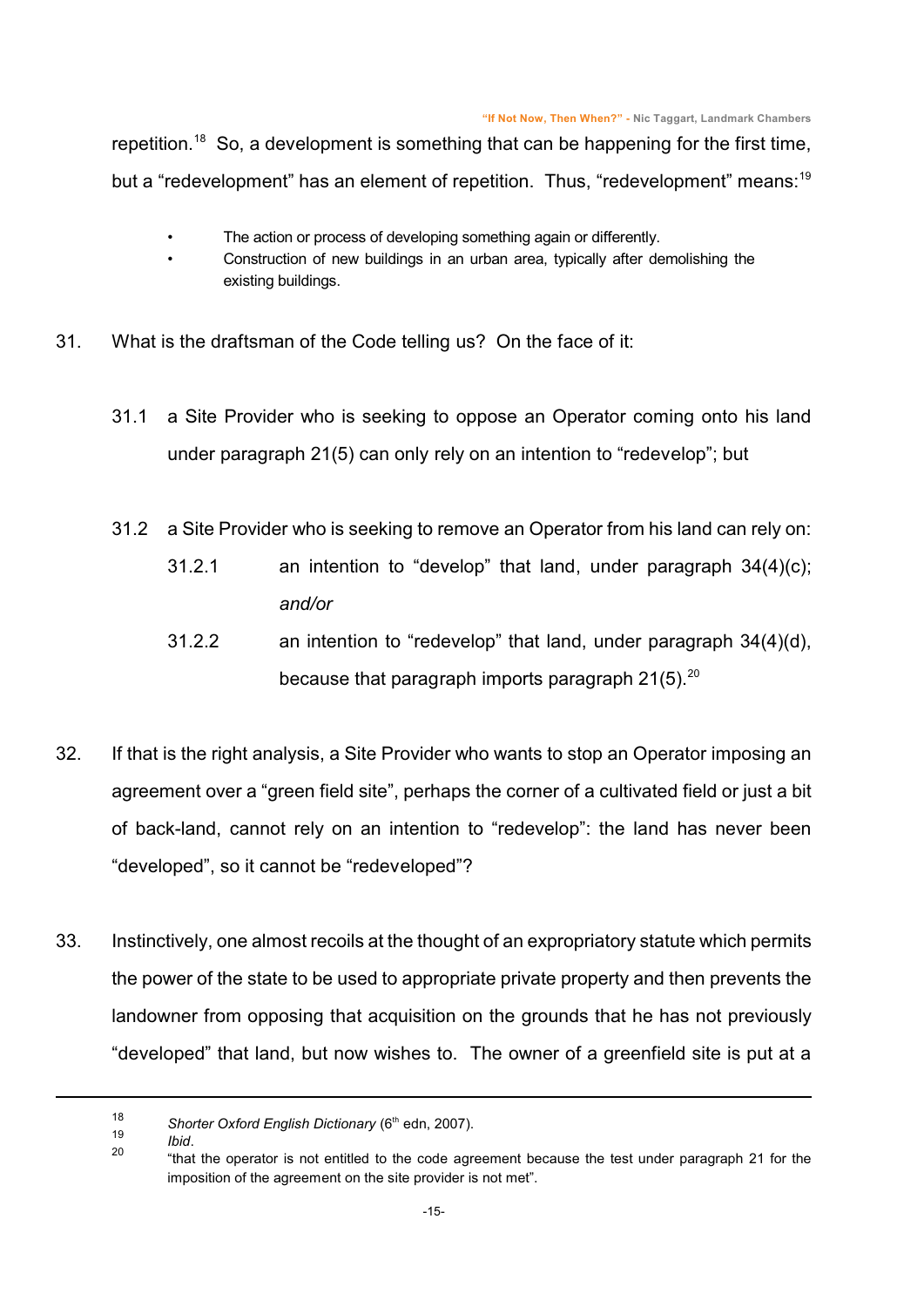material disadvantage to the owner of a building, or perhaps even a now-cleared "brown-field" site. Why might that be?

- 34. Perhaps the answer that a balance has been struck between rights of Operators and Site Providers is genuinely intended to disadvantage rural Site Providers. A Site Provider with a greenfield site which is, as yet, undeveloped cannot use paragraph 21(5) to oppose an Operator coming on to the land by reason of a proposed future "development", because this facilitates the roll-out of "superfast broadband" into rural areas. If the Site Provider has not already developed his land, his future desire to do so is subordinated to the Operator's requirement to use it for telecommunications purposes which are for the greater public good. $^{21}$  If this disadvantages some rural Site Providers, this is the quid pro quo for the roll out of improved electronic communications in those areas. $22$
- 35. By contrast, a Site Provider using paragraph 31(4) to be rid of an Operator can rely on a proposal to redevelop an existing building or to develop a greenfield site, as the case may be, because the retention of electronic communications apparatus should not be allowed to permanently blight the land, preventing it from being put to more productive economic use in the future than the paltry "consideration" that an Operator pays. From the Operators' perspective, they have the benefit of easy access to greenfield sites in the shorter term, but cannot insist on the land remaining undeveloped in the longer term by reason of their occupation.

<sup>21</sup> To impose an agreement, the Operator will, of course, have to satisfy the Tribunal under paragraph 21 that, "the public benefit likely to result from the making of the order outweighs the prejudice to the relevant person", having "the public benefit likely to result from the making of the order outweighs the prejudice to the relevant person".

<sup>22</sup> The Government's White Paper of May 2016, *A New Electronic Communications Code*, illustrates the Government's view that Site Providers are the enemies of Britain's progress to a digital Nirvana and that getting the internet to rural communities is a key policy objective..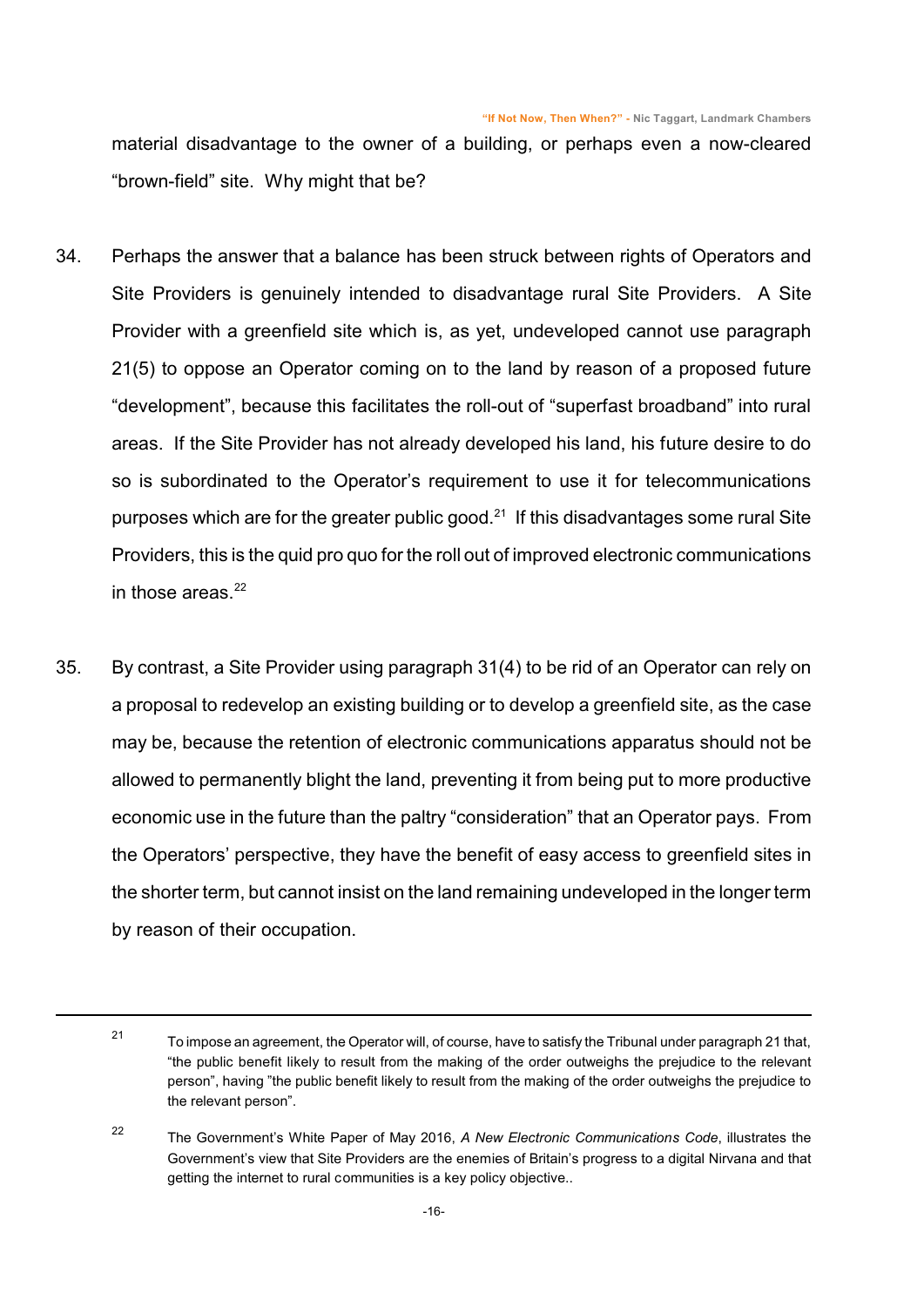- 36. I confess that I have been in two minds about the proper meaning of paragraphs 21(5) and 31(4), but I have come to the conclusion that the foregoing analysis is probably right. The difference in language between "develop" and "redevelop" might have been written off as an error, had paragraph 21(5) referred to "redevelop" and 31(4) referred to "develop". However, the convincer is that paragraph 31(4)(c) refers to "develop" and paragraph 31(4)(d) then refers to "redevelop" by importing the full test in paragraph 21. Has the draftsman intended paragraph 31(4) to be as narrow as paragraph 21(5), he need not have included the reference to "develop" in paragraph 31(4)(c).
- <span id="page-16-0"></span>37. Therefore:
	- 37.1 a Site Provider opposing the imposition of a Code Agreement needs to prove an intention to undertake a scheme of "redevelopment", which means he cannot rely on paragraph 21(5) to stop an Operator from obtaining an imposed agreement over land which has *not* already been developed; but
	- 37.2 a Site Provider wishing to terminate a Code Agreement can do so under paragraph 31(4) by proving either
		- 37.2.1 an intention to undertake a "development" (where the land has not already been developed) or
		- 37.2.2 an intention to undertake a "redevelopment" (where the land has already been developed).
- 38. Here are a few additional thoughts. As a matter of ordinary English, let alone the multifaceted meaning that the law gives it, "repair" does not mean the same as "redevelopment" or "development". "Repair" is not limited to an exact like-for-like replacement, but redevelopment indicates the complete replacement of a building or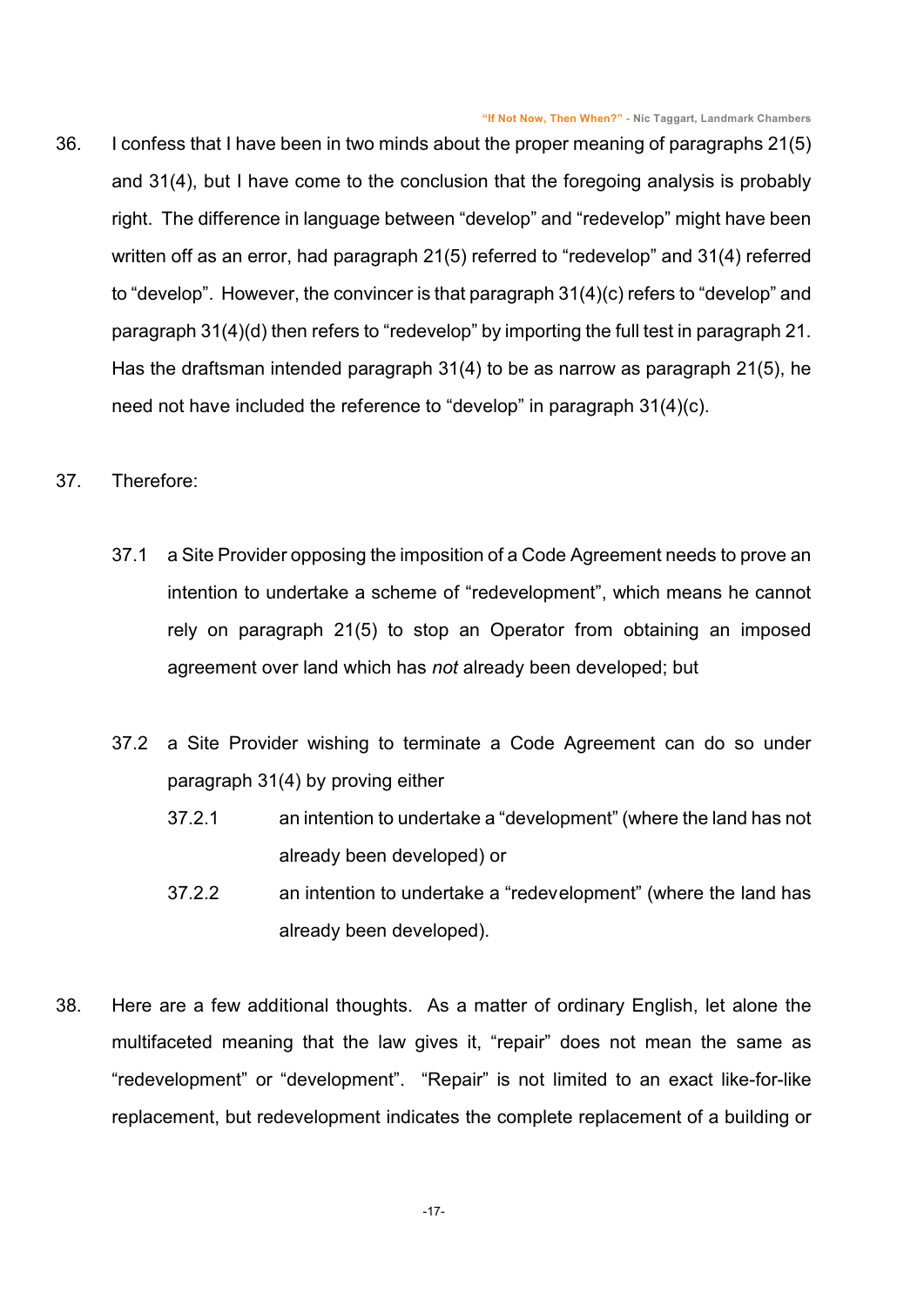structure with something wholly different.<sup>23</sup> Site Providers might like to note that it might be very hard for them to gain access to a rooftop site to repair the roof if there is an Operator on it, as a Code Agreement cannot be terminated for "repair".

- 39. Lastly, two thoughts on "development":
	- 39.1 demolition without reconstruction is *not* "development" for the purposes of the Town and Country Planning Act 1990, section 55; but it is "development" for the purposes of the Land Compensation Act 1973, section 29.<sup>24</sup> This further illustrates how wise the draftsman of the Code was to use this, of all the words he could have chosen, to define the scope of the Site Provider's proposals.
	- 39.2 If one follows the analogy of the Town and Country Planning Act, whether a scheme of works constitutes a "development" must be judged by considering the scheme as a whole, not by looking at the individual component parts in isolation. This is in apparent contrast with the approach taken under Ground  $(f)$ .<sup>25</sup>

*"Could not reasonably do":*

40. I now move on to the reference to the proposed redevelopment being something the Site Provider "could not reasonably do so if the order were made" or "could not reasonably do unless the code agreement comes to an end". Those words limit the Site

<sup>23</sup> There are buckets of authority on this, but *Lurcott v. Wakely* [1911] 1 KB 905 (CA), *Brew Bros. Ltd. v. Snax (Ross) Ltd.* [1970] 1 KB 612 (CA); and *Stent v. Monmouth District Council* (1987) 54 P&CR 193 (CA) would be a round up some of the usual suspects. 24

Compare *R. on the application of Save Britain's Heritage v. Secretary of State for Communities & Local Government* [2011] Env LR 6 (HH Judge Pelling QC, sitting as a Judge of the High Court); this point not affected by the appeal at [2011] EWCA Civ 334; and *R, Corby District Council ex parte McLean* [1975] 1 WLR 735 (QBDC).

<sup>25</sup> Compare *R. on the application of Prudential Assurance Co.Ltd. v. Sunderland City Council* [2011] JPL 322 (Wyn Williams J) and *S Franses Ltd. v. Cavendish Hotel (London) Ltd.* [2018] 1 P&CR 6 (Jay J). The Court of Appeal gave permission to appeal the latter, but the appeal was rendered academic by the success of the leapfrog appeal to the Supreme Court.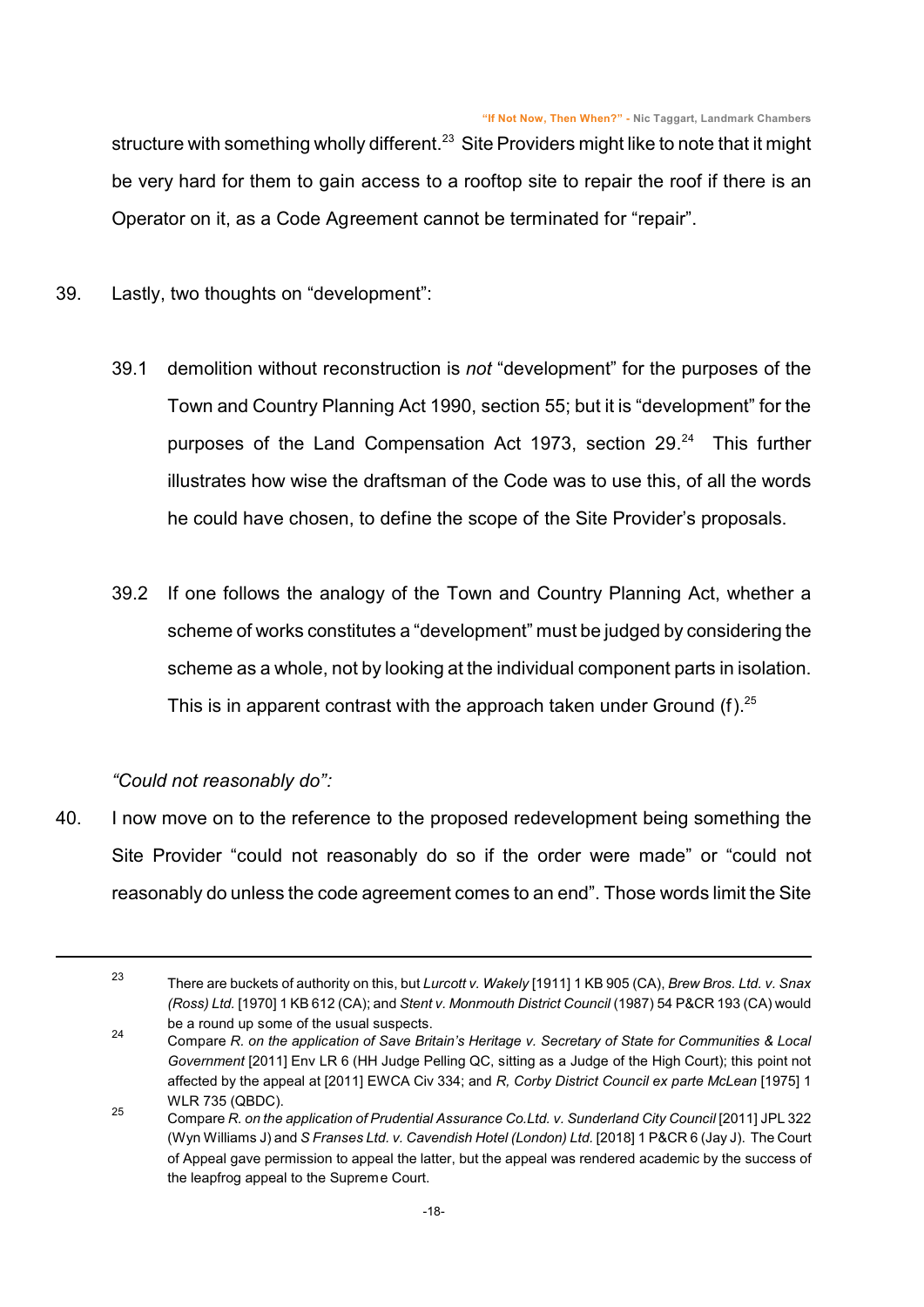Provider's freedom of action, in that it requires him to prove that there is no reasonable way to undertake his proposed redevelopment without the Operator having rights over the land.

41. There is an obvious analogy here with the Landlord and Tenant Act 1954, Ground (f), and section 31A. The latter section is more illuminating here. It provides:

#### **Grant of new tenancy in some cases where section 30(1)(f) applies**

Where the landlord opposes an application under section 24(1) of this Act on the ground specified in paragraph (f) of section 30(1) of this Act or makes an application under section 29(2) of thisAct on that ground *the Court shall not hold that the landlord could not reasonably carry out the demolition*, reconstruction or work of construction intended without obtaining possession of the holding *if -*

(a) the tenant agrees to the inclusion in the terms of the new tenancy of terms giving the landlord access and other facilities for carrying out the work intended and, given that access and those facilities, the landlord could reasonably carry out the work without obtaining possession of the holding and **without interfering to a substantial extent or for a substantial time with the use of the holding for the purposes of the business carried on by the tenant**; or...

The analogy only goes so far. The reasonableness requirement shown indicated in italics can be gauged by reference to asking whether they will "to a substantial extent *[and]<sup>26</sup>* for a substantial time with the use of the holding for the purposes of the business carried on by the tenant". There is no consistency in the case law as to what constitutes interference for a "substantial time", as each case turns on its own facts.<sup>27</sup>

42. Because the draftsman has given the Tribunal no yardstick to measure what is reasonable in the context of paragraphs  $21(5)$  and  $31(4)(c)$ , it is difficult to know how this requirement will play out in practice. Does the Site Provider have to undertake his proposed redevelopment in a way which is more time-consuming and/or expensive if

<sup>26</sup>

In this section, "or" is to be read as meaning "and": *Cerex Jewels Ltd. v. Peachey Property Corporation plc* (1986) 52 P&CR 127 (CA).

<sup>27</sup> "One to two months" was enough in *Redfern v. Reeves* (1978) 37 P & CR 364, 373 (CA), but eight weeks was not enough in *Blackburn v. Hussain* [1988] 1 EGLR 77 (CA). Obvious, really....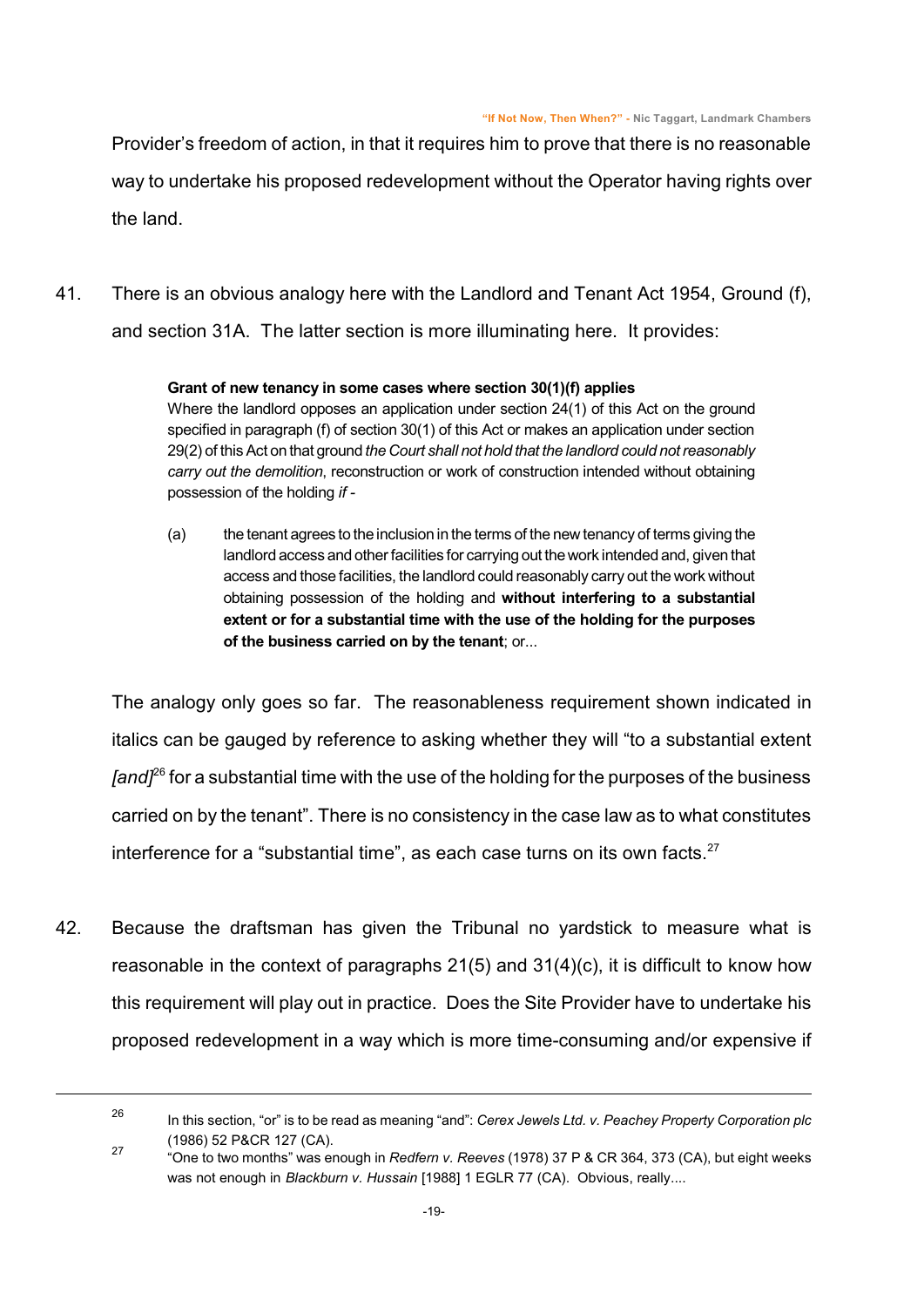so doing will accommodate the Operator? If the Site Provider does have to go that far, how does one measure the reasonableness of the additional costs against the Operator's enjoyment of the site? If the answer is that the Site Provider has to bear increased costs to accommodate the Operator, can he recover those costs by way of an application for compensation under paragraphs 25 and/or 84?

- 43. To my mind, having regard to section 31A of the 1954 Act, the Site Provider does have to make *reasonable* adjustments to his the way in which he implements his proposed redevelopment to accommodate the Operator's future or continuing occupation of the site, as the case may be. If the Site Provider has to bear increased costs (including delays to the programme of works) in order to reasonably accommodate the Operator, can he recover such of those costs as he can prove as compensation under paragraphs 25 and/or 84.
- 44. Does the Code go even further, giving the Tribunal jurisdiction to direct that the Site Provider must, if it is reasonable to do so, adjust the design or scope of the proposed development or redevelopment, in order to accommodate the Operator's rights or claimed rights? This would go further than the comparable jurisprudence under Ground (f), which leaves the landlord the sole arbiter of the scheme of works, $28$  even if he may have to make reasonable adjustments to the programme of works under section 31A. I think clearly not: in both paragraphs of the Code, the word "reasonably" qualifies the verb "do", not the noun "redevelopment", so the Site Provider may have to make reasonable adjustments to his methodology, but not his design.

#### *WHEN DOES THE SITE PROVIDER'S "INTENTION" NEED TO BE IMPLEMENTED?*

45. It seems quite obvious that a Site Provider wishing to rely on the Code's paragraphs 21(5) or 31(4)(c) has to prove his case at the hearing of his defence to the Operator's

28

*Decca Navigator Co.Ltd. v. Greater London Council* [1974] 1 WLR 748 (CA).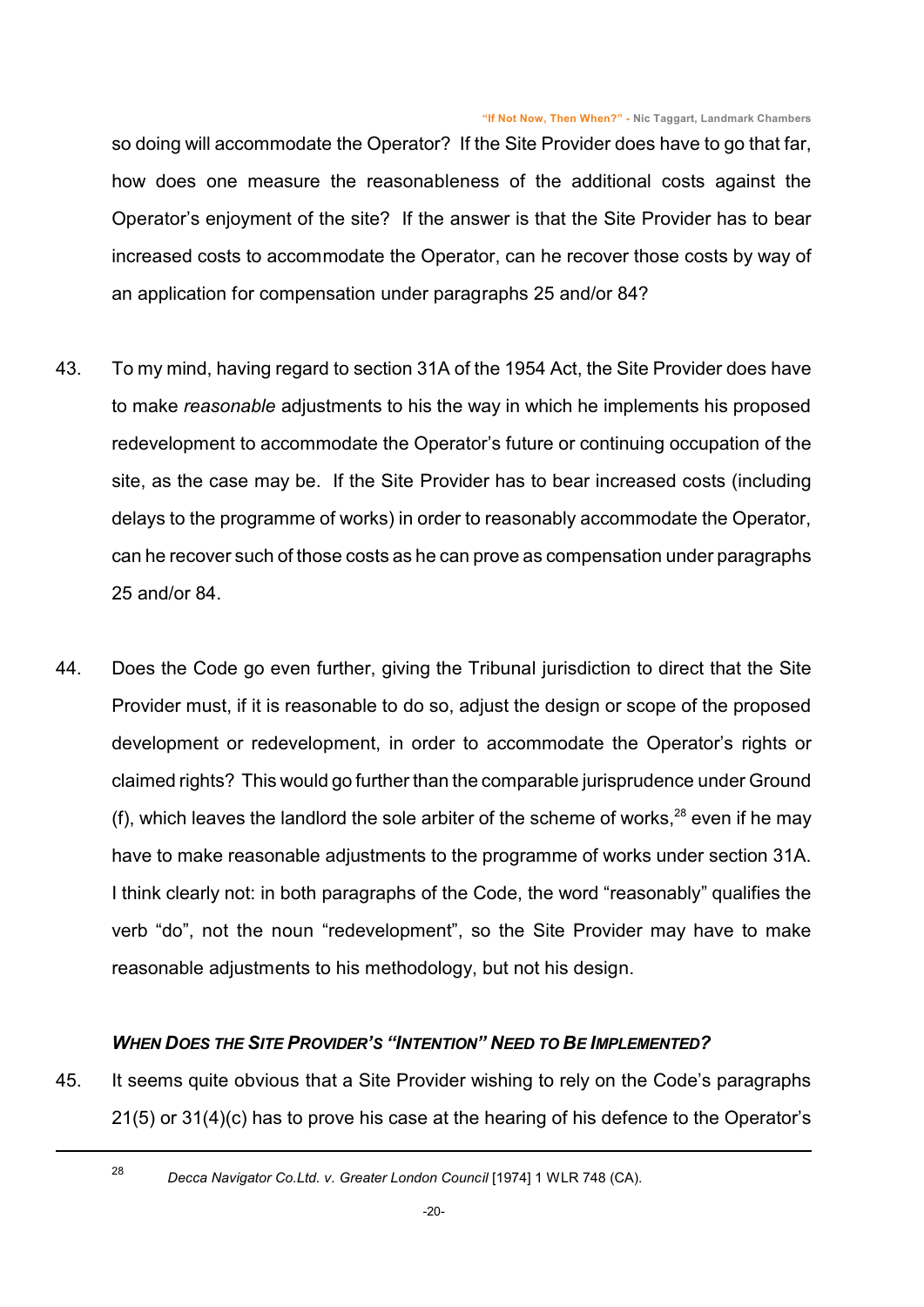claim for the imposition of Code Rights, or his claim to terminate the existing agreement, as the case may be. $^{29}$  What is rather less clear is the date he has to prove that he intends to implement his proposed scheme of works. On that, the Code is silent.

46. It is possible that the draftsman of the Code lifted the concept of redevelopment in paragraph 21(5) from Ground (f), without noticing the temporal window set by that section. "Ground (f)" provides:

> <span id="page-20-0"></span>that **on the termination of the current tenancy** the landlord intends to demolish or reconstruct the premises comprised in the holding or a substantial part of those premises or to carry out substantial work of construction on the holding or part thereof and that he could not reasonably do so without obtaining possession of the holding;

My emphasis. Section 64 of that Act tells us that, "on the termination of the current tenancy" is the day which falls three months and 21 days after the order which dismisses the tenant's claim for a new tenancy or grants the landlord's claim for termination, as the case may be. $30$  On the language of the Act, the landlord has to be ready to start work on a readily identifiable, if variable, date. There is nothing in the Code which is comparable.

47. There is some machinery which is broadly comparable to Ground (f) in the Leasehold Reform, Housing and Urban Development Act 1993, section 23 and 47. The landlord can defeat a claim for collective enfranchisement or an individual lease extension by proving that he intends to develop within a period of five years of an application for

<sup>29</sup> The issue was once open to debate under the 1954 Act because of the particular formulation of words used therein: see *Betty's Cafés Ltd. v. Phillips Furnishing Stores Ltd. (Nº.1)* [1959] AC 20 (HL) and *Hough v. Greathall Ltd.* [2015] 1 WLR 4920 (CA).

<sup>30</sup> But see paragraph [62](#page-26-0) below. The extra 21 days is time to lodge an appeal. If there is an appeal, the three months run from when it is dismissed or withdrawn.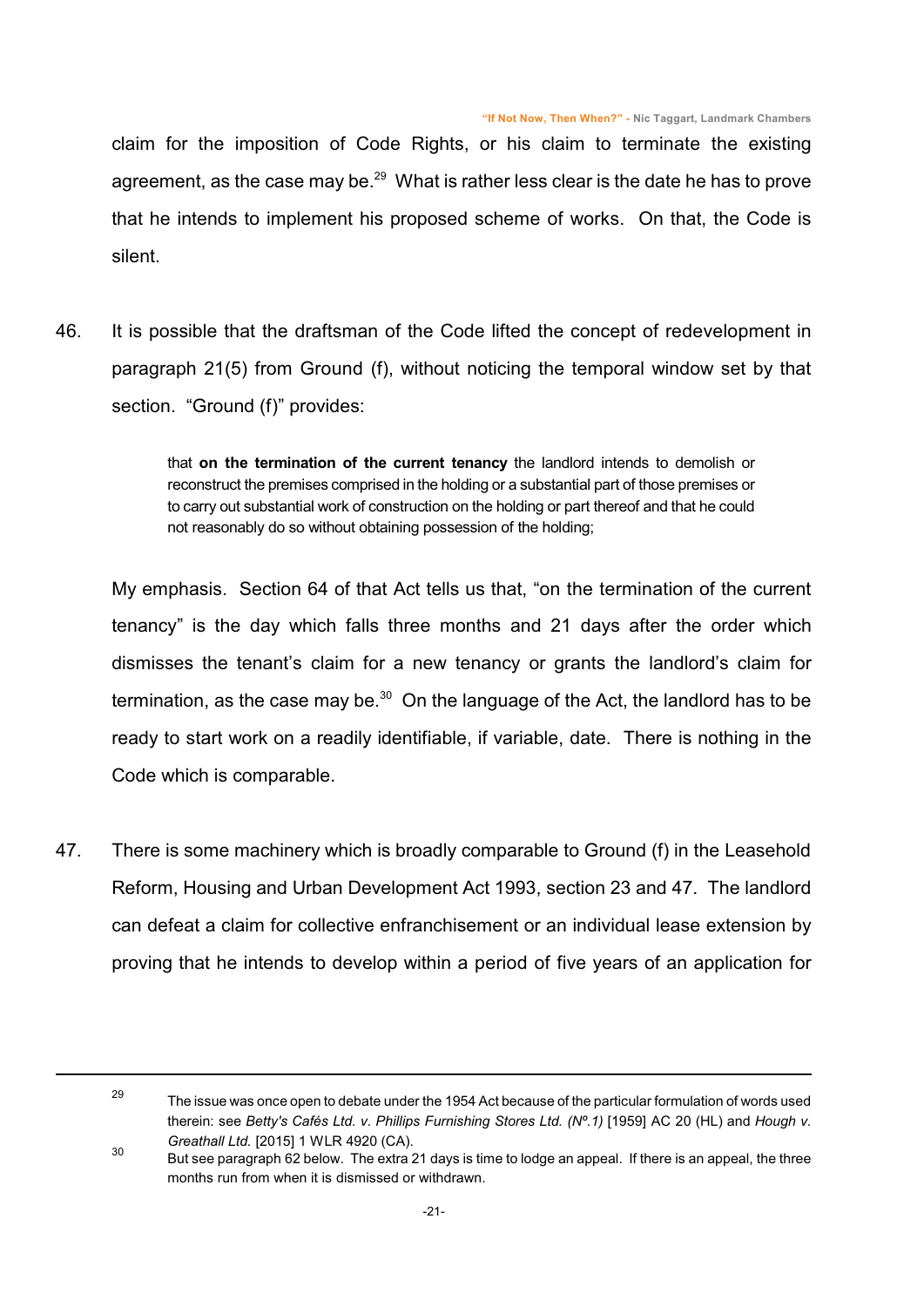collective enfranchisement or five years of the individual lease termination. In both cases, the time frame is specified by the Act. $31$ 

- 48. In the absence of an express temporal target to aim at, what date for implementation must the Site Provider under the Code prove?
- 49. There is a clue in the adoption of the word "intention" to describe the Site Provider's subjective desire to undertake a scheme of works *and* his objective ability to deliver it.<sup>32</sup> Applying the *Cunliffe* definition of "intention" the Site Provider must prove at trial that he is "in the valley of decision" and can bring about a desired result "by his own act of volition".<sup>33</sup> Forensically, the further away from the date of trial the stated intention is to be put into effect, the harder it will be for the Site Provider to prove that he is no longer "feeling his way and reserving his decision until he shall be in possession of ... sufficient *[data]*". It will also be harder for him to prove that he does not have "too many hurdles to overcome, or too little control of events".<sup>34</sup>
- 50. That might supply a practical limit on how far into the future the Site Provider's execution of his intention can be deferred, but it seems difficult to imagine that the Code leaves the duration of the period wholly to the mercies of what can be proved.
- 51. Perhaps the Code provides a more reliable guide by requiring that, whatever the relevant period is, it has to work when the Operator is seeking to impose an agreement under paragraph 21(5) *and* when the Site Provider is seeking to terminate an existing agreement under paragraph 31(4)(c). As the material words here are identical in both

<sup>31</sup> To be fair, the five year period is rather more clearly specified in section 47(2) than it is in section 23(2)(a). 32 See my paragraphs [21](#page-10-0) to [24](#page-12-0) above.

<sup>33</sup> All the quotations in this paragraph are taken from Asquith LJ's judgment in *Cunliffe* which I set out in my paragraph [21](#page-10-0) above.

<sup>34</sup> Having been involved in more Ground (f) trials than I care to remember, I am surprised that the 1993 Act defers the date for the redevelopment as much as five years. To prove now what you are going to be able to do in five years is challenging.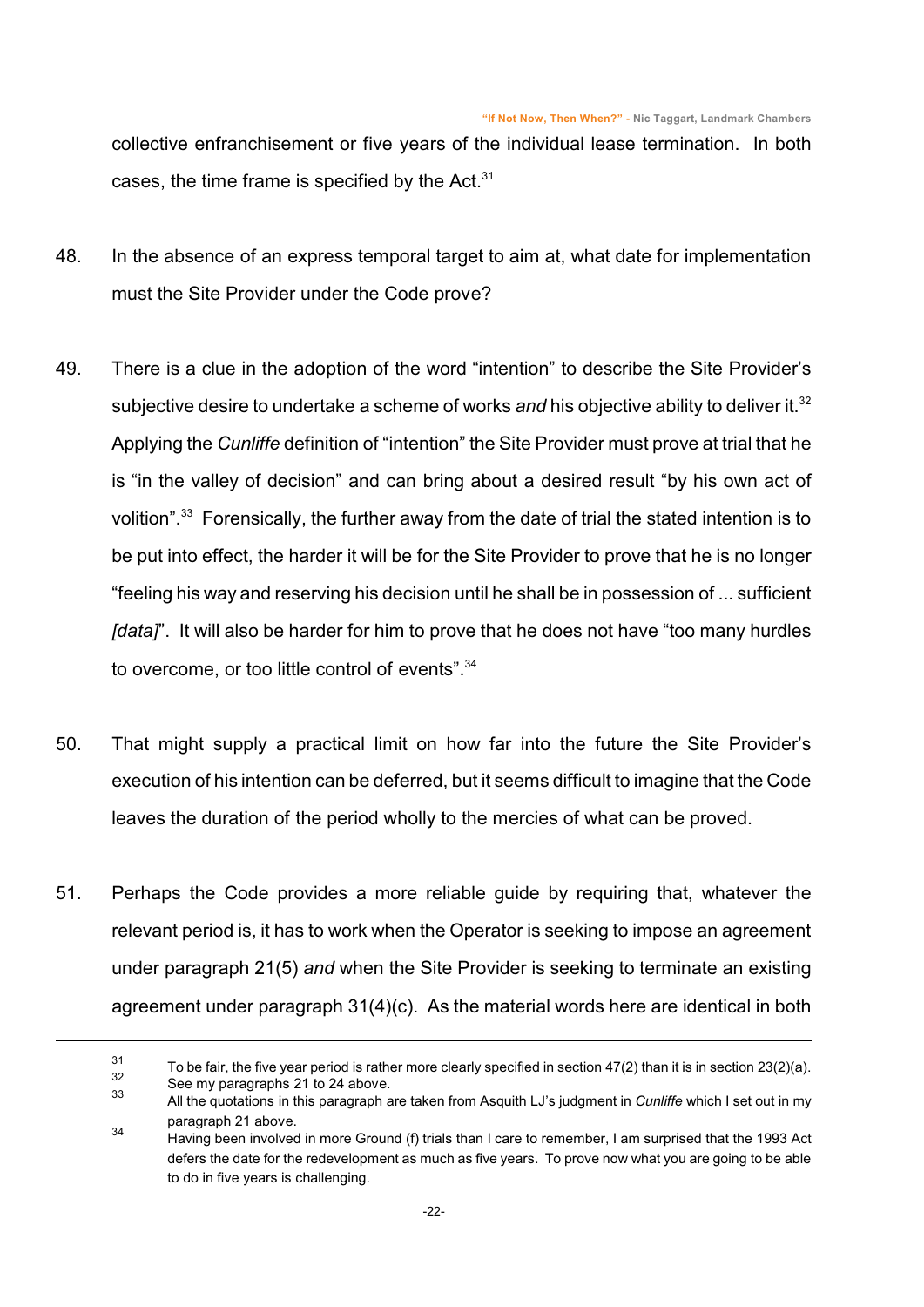paragraphs, the temporal target ought to be conceptually the same, no matter which provision is being applied.

- 52. That observation helps to knock out one possibility, which would be an analogy with the jurisprudence which has grown up surrounding the inclusion of redevelopment break clauses into renewal leases under the 1954 Act. A landlord who is not ready to oppose the grant of a renewal lease under Ground (f) (or has tried and failed) may seek to include a redevelopment break-clause in the renewal lease. To succeed, the landlord must prove that a redevelopment is "likely" (not "probable") within the period of the term of the renewal lease.<sup>35</sup> In other words, the longer the new term sought by the tenant, the longer the period within which the landlord has to show that it is likely that a redevelopment will occur.
- 53. If this intention to redevelop was operative only as a paragraph 21(5) defence to an Operator seeking to impose an agreement, the redevelopment break-clauses cases might provide a useful analogy. If the Operator asks for, say, a ten-year agreement, the Site Provider should be able to try to counter that by proving an intention to redevelop within that period. However, I think the analogy is to be discarded, for three reasons:
	- 53.1 First, the analogy works (albeit superficially) where the Operator is seeking to impose a new agreement for a fixed period, but it does not work where the Site Provider is seeking to terminate an agreement which has already passed its contractual end date and is being continued by paragraph 30 of the Code. In the latter case, there is no "new term" to use as a yardstick.

<sup>35</sup>

*Adams v. Green* [1978] 2 EGLR 46 (CA); *National Car Parks Ltd. v. Paternoster Consortium Ltd*. [1990] 1 EGLR 99 (Sir Nicolas Browne-Wilkinson V-C), *Becker v. Hill Street Properties Ltd.* [1990] 2 EGLR 78 (CA) and *Davy's of London (Wine Merchants) Ltd. v. City of London Corporation* [2004] 3 EGLR 39 (Lewison J).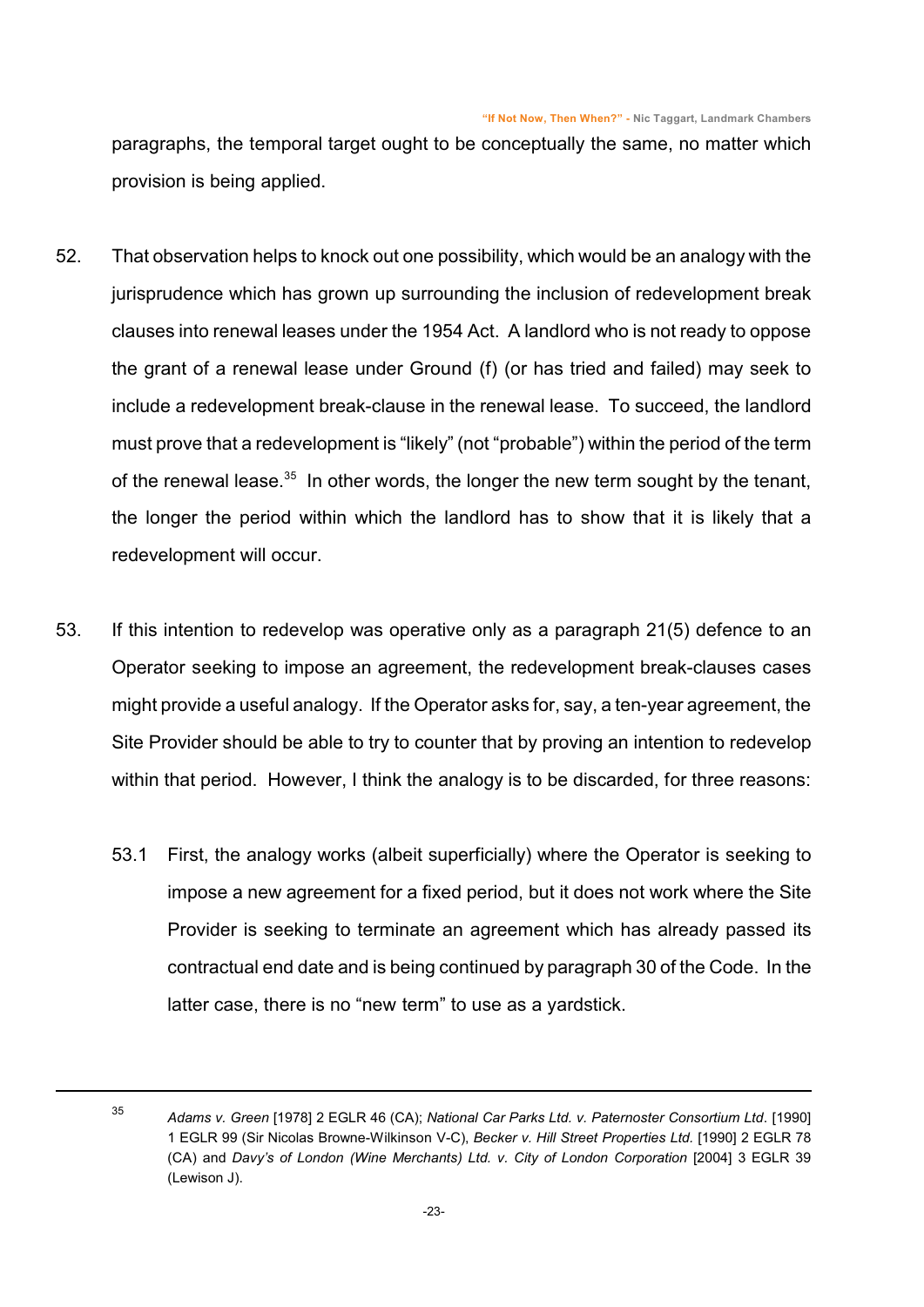- 53.2 Secondly, the wording of the statutes is too different. The provision in the 1954 Act which permits the inclusion of a break-clause contains no reference to "intention", which justifies the imposition of a much lower test for the insertion of a break clause than that which is applicable in Ground (f) cases.<sup>36</sup> As I have already discussed, the Code requires the Site Provider to prove he is "in the valley of decision" and able to implement his plan "by acts of his own volition".
- 53.3 Thirdly, the effect of a break clause is different and discloses a different policy. If a landlord proves he might redevelop during the term of the renewal tenancy, the tenant is granted a tenancy for the full term, subject to the landlord exercising the break clause *and then* proving a claim under Ground (f) to terminate the renewal lease. This balances the competing interests of the parties.<sup>37</sup> Under the Code, the effect of a finding that the Site Provider has an intention to redevelop has the immediate effect of preventing the Operator getting a new set of Code Rights, no matter how temporally remote the intention is.
- 54. Going back to the point that the temporal target has to work when the Operator is seeking to impose an agreement under paragraph 21(5) *and* when the Site Provider is seeking to terminate an existing agreement under paragraph 31(4)(c), it is important to note that paragraph 31(4)(c) dictates that there has to be significant flexibility in the temporal target. This is because a Site Provider who succeeds in terminating an

<sup>36</sup> There is a debate in the cases as to whether a break-clause is inserted into a renewal lease under section 33 or under section 35: see *Davy's of London (Wine Merchants) Ltd. v. The City of London Corporation* [2004] 3 EGLR 39, [21] (Lewison J). As neither section refers to "intention", this is a debate for another day.

<sup>37</sup> In *JH Edwards & Sons v. Central London Commercial Estates Ltd.* [1984] 2 EGLR 103 (CA), Fox LJ identified two predominant considerations. First, in so far as it is reasonable, the lease should not prevent the landlord from using the premises for the purposes of development. Secondly, that it was necessary to afford to the tenant a reasonable degree of security of tenure. As Fox LJ concluded, "The function of the court is to strike a reasonable balance between them in all circumstances of the case". Although the landlord had no formulated development plans, the Court of Appeal held that the break clause should be exercisable after the first five years of the new lease.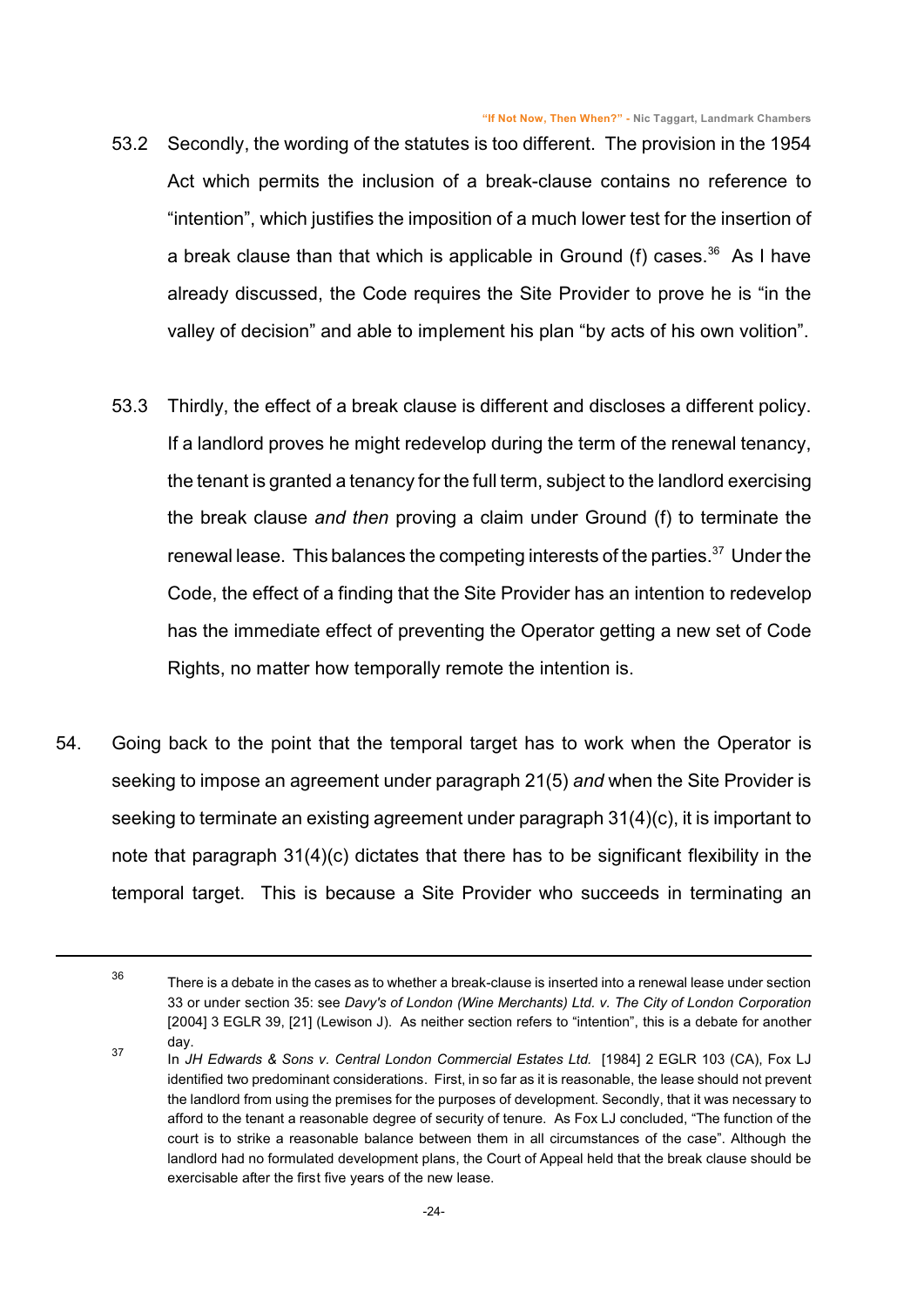existing agreement by proving that he intends to redevelop does *not* get an immediate order for possession. All he gets under paragraph 32(4) is an order that the existing agreement shall come to an end on the terms set out in the order:

If, on an application under sub-paragraph (1)(b), the court decides that the site provider has established any of the grounds stated in the site provider's notice under paragraph 31, the court must order that the code agreement comes to an end in accordance with the order.

"Whooo-hoooo", as a Site Provider might say; "oh happy day, but when do I get possession, so that I can start to implement my redevelopment?" Good question.

- 55. When the Site Provider is proving his intention to develop or redevelop (as the case may be), he has no way of knowing whether the Operator will just go within a few weeks of the order under paragraph 32(4) or will the Operator insist on being removed by an order made under Part 6 of the Code. This fact alone tells us that the answer to the question of when does the Site Provider's intention needs to be implemented cannot be on the making of the order under paragraph 32 for the termination of the current agreement. The Operator might, as a matter of fact, still be there impeding the development when the agreement ends.
- 56. Moreover, if the Operator has to be removed by way of an order made under Part 6, the Site Provider has first to serve a notice upon him under paragraph 40(2), requiring him to vacate. By reason of paragraph 40(4), the Site Provider must give the Operator "a reasonable period" to remove its apparatus. Quite how the Site Provider is supposed to know what that period might be is unclear. Paragraph 40(5) further mandates that the Site Provider and the Operator have 28 days to reach agreement as to the "time at which or period within which the apparatus will be removed", so the "reasonable period" has to be at least 28 days.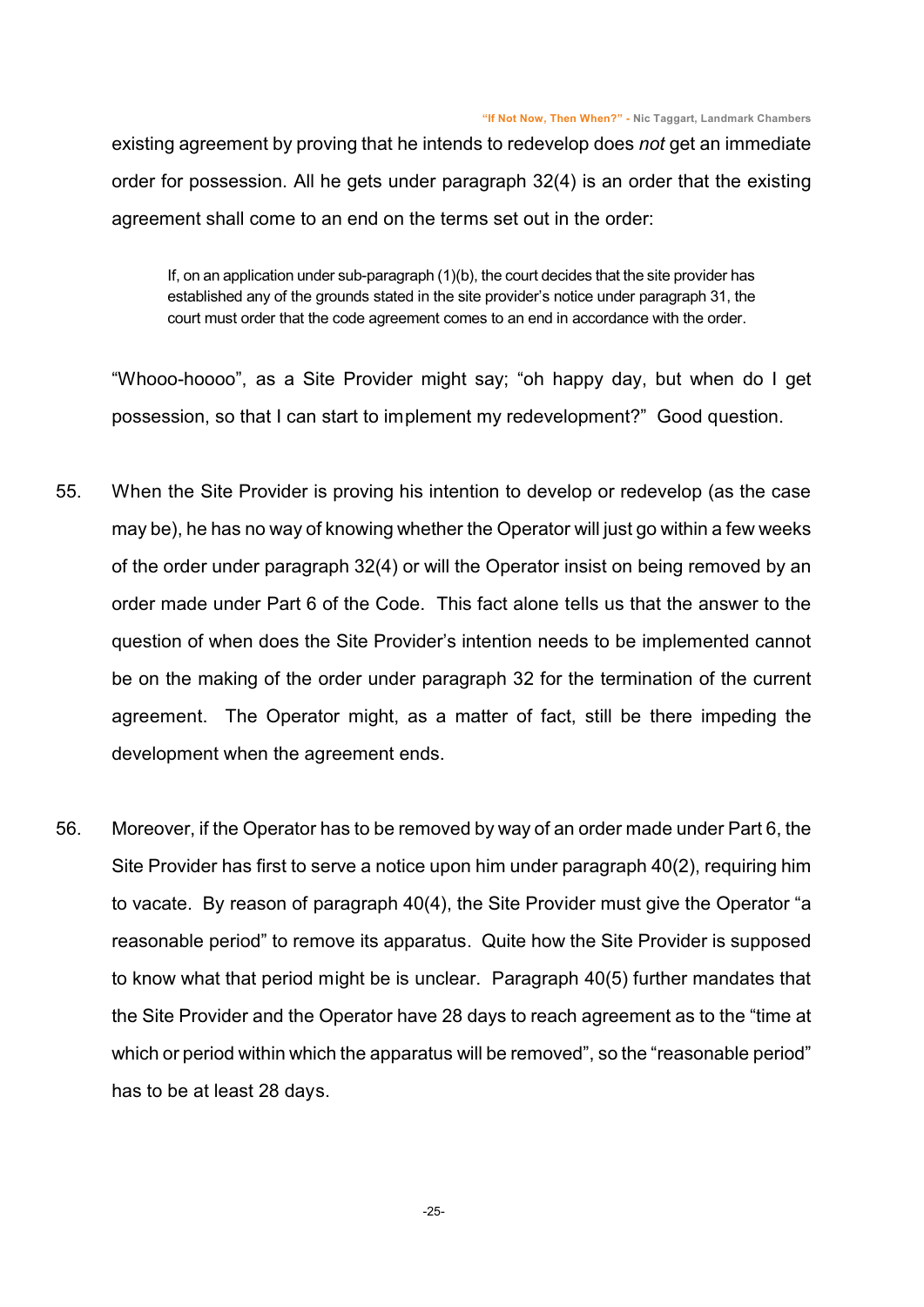- 57. In fact, it may well be much longer. The draftsman evidently envisages that the parties have something to discuss within that 28-day period, he must be anticipating that there is no hard-edged deadline by which the Operator must vacate. If there was an obvious deadline by which the Operator must vacate, there would be nothing to negotiate. That suggests that one is thrown back to the reference to the "reasonable period" in the notice provision, because there is no other yardstick. How long is that, though? Time enough for the Operator to actually bother engaging with the Site Provider? Time enough for the Operator to find a new site, perhaps? Long enough for the Operator to start a claim for fresh rights because changing circumstances have rendered the original intention no longer capable of delivery....?
- 58. You may think that is an exaggeration, but, if the Operator does not agree to comply with that notice within the 28-day period for negotiations, the Site Provider has to make an application to the Tribunal under paragraph 40(6) for a *further* order under paragraph 44, compelling the Operator to remove its apparatus. Even if the Site Provider waits however long it takes to get a hearing and then succeeds in obtaining an order that the Operator must go, there is yet a further period of uncertainty: paragraph 44(1) gives the Tribunal an *unfettered* discretion as to when to make an order to vacate effective:

An order under this sub-paragraph is an order that the operator must, within the period specified in the order-

- (a) remove the electronic communications apparatus, and
- (b) restore the land to its condition before the apparatus was placed on, under or over the land

To add insults to injury, the Site Provider cannot even seek an order permitting him to remove the apparatus himself unless and until the Operator has failed to comply with the first order under paragraph 44: paragraph 40(7) so provides.

-26-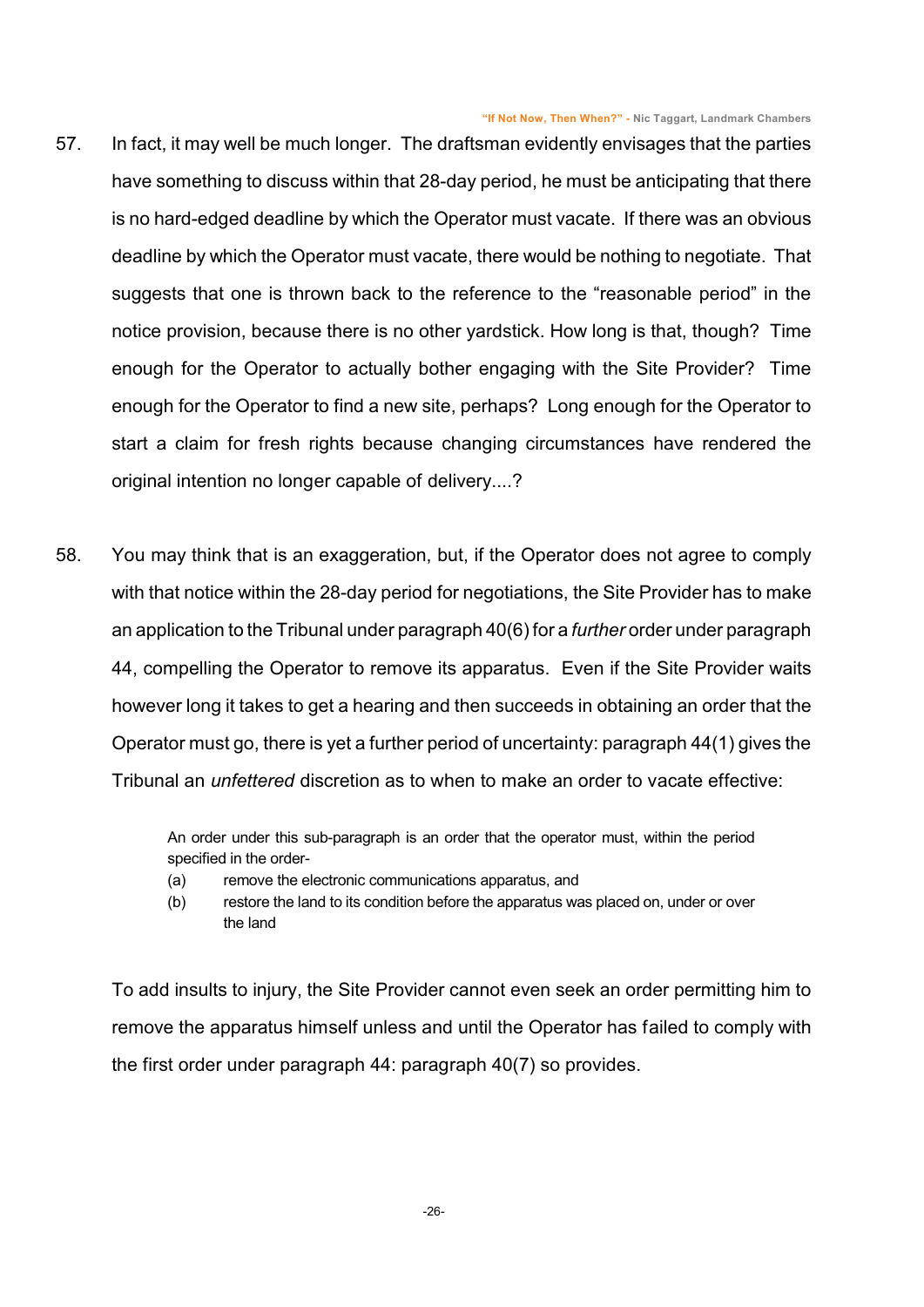- 59. It follows that the target date for the implementation of the relevant intention where paragraph 31(4) is in play has to take into account not only the period of the original claim but, potentially two sets of enforcement proceedings, neither of which operates by reference to date which can be predicted in advance.
- 60. Coming back to my starting proposition, because the operative words are the same, paragraph 21(5) ought to operate in the same way where an Operator is seeking rights as paragraph 32 operates when the Site Provider is trying to terminate an agreement. The fact that the effect of an order under paragraph 21(5) leaves the site as ready for redevelopment as it was before the claim started needs to work with the same temporal target as paragraph 31(4), where there is great uncertainty as to when the works may be commenced.
- 61. It follows from that analysis that there is only one conceptual target date which is capable of accommodating both paragraph 21(5) *and* paragraph 31(4): that is the ultimate cop-out of "within a reasonable time" after the trial of the paragraph 21(5) defence or the paragraph 31(4) claim, as the case may be.
- 62. There is some pedigree for such a wishy-washy answer. As I have explained, the Ground (f) gives rise to a relatively fixed date, of three months and 21 days after the order refusing the grant of a new tenancy.<sup>38</sup> However, the courts have recognised that it will often be impractical for the landlord to start work, literally, on the day, particularly if the works are substantial and genuinely require a long lead-in time. Thus, the words "on the termination of the current tenancy" have been construed as meaning "and within a reasonable time thereafter".<sup>39</sup>

<span id="page-26-0"></span><sup>38</sup> See paragraph [46](#page-20-0) above.

<sup>39</sup> *Method Development Ltd. v. Jones* [1971] 1 WLR 168 (CA), *London Hilton Jewellers Ltd. v. Hilton International Hotels Ltd.* [1990] 1 EGLR 112 (CA) and *Edwards v. Thompson* (1990) 60 P&CR 222 (CA). In the High Court decision in the *Franses* [2017] L&TR 34, Jay J held that this reasonable period could not exceed twelve months. That was, however, something he derived from the construction of the Act. The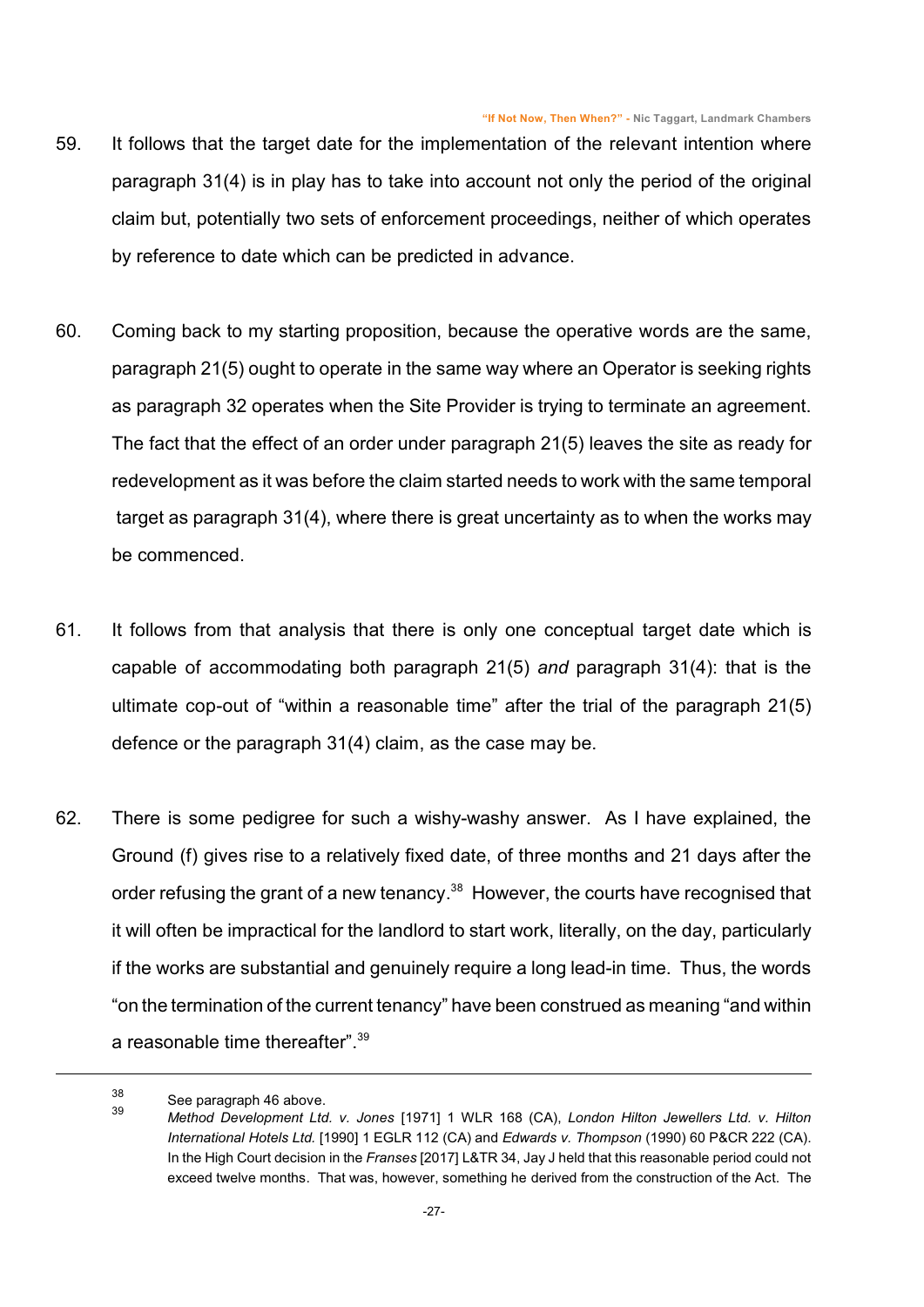#### 63. What is a reasonable time is fact-sensitive:

- 63.1 In *Method Development Ltd. v. Jones*, the landlord succeeded on Ground (g) because he would move in within "a reasonable time" of the order refusing a new tenancy; on the facts, this was "within the next twelve months".<sup>40</sup> Fenton Atkinson LJ described what amount of time might be "a reasonable time" as "very much a matter of impression".
- 63.2 Contrast *Edwards v. Thompson*, a Ground (f) case where the landlord had a detailed specification, proof of funding and a builder ready to commence the works, but the landlord could only practically implement the scheme if a neighbour developed their land by putting in an estate road. As there was no evidence that this would happen "within a matter of months", the landlord failed in her opposition to the new grant. $41$
- 63.3 At the far end of the scale is *London Hilton Jewellers Ltd. v. Hilton International Hotels Ltd.* where the Court of Appeal refused to interfere with the trial judge's ruling that the landlord had succeeded under Ground (f), because "a month or so" would be enough to get possession of another shop under the Hilton Hotel, presently the subject of its own Ground (f) claim, and knock the two units into one to make an extended bar area.<sup>42</sup>

- 40 This was a Ground (g) case, but the principle must be the same because the wording of both paragraphs is the same. If this is the test, the requirement would have to be start the works within a reasonable time.
- 41 At 227 *per* Nourse LJ (CA).

paradigm case will arise when the landlord's scheme is so large and complex that twelve months is not enough to get started.

<sup>42</sup> [1990] 1 EGLR 112, 114 *per* Lloyd LJ (CA).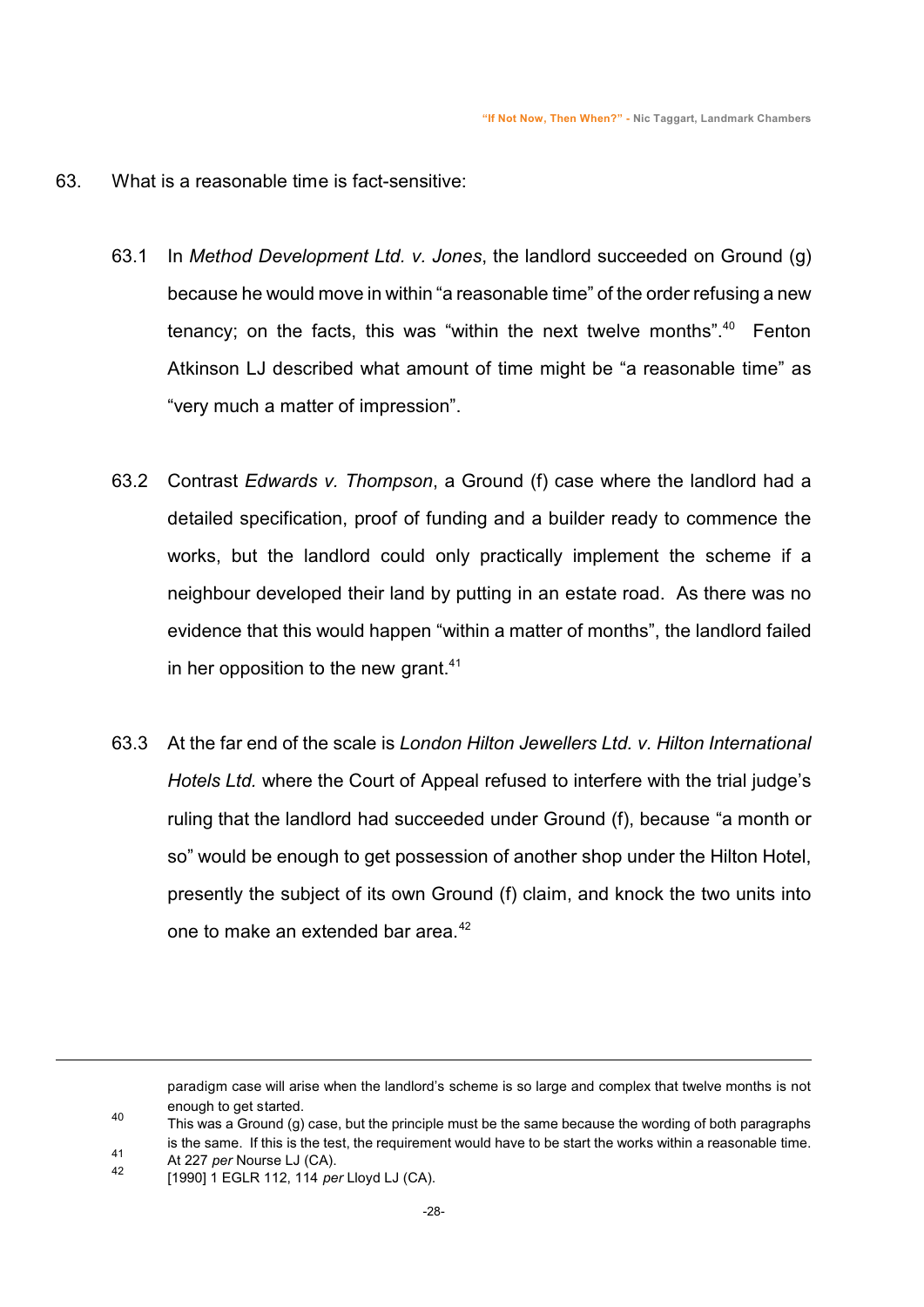64. So, "within a reasonable time" is hardly the clearest and most exact test to determine when the Site Provider's intention has to be implemented, but it the best I can come up with.

#### *Conclusion - What and When:*

- 65. For all of the above reasons, to succeed either in defeating an Operator's claim for the imposition of Code Rights or in obtaining an order for the termination of an existing Code Agreement, the Site Provider must:
	- 65.1 prove, on the balance of probabilities
	- 65.2 that he has an intention in the *Cunliffe v. Goodman* sense, namely that he is 65.2.1 subjectively "in the valley of decision" and
		- 65.2.2 objectively able, "by his own act of volition",
	- 65.3 to undertake a scheme of
		- 65.3.1 "redevelopment" where he is opposing the imposition of an agreement under paragraph 21(5) or
		- 65.3.2 either "development" or "redevelopment" where he is seeking to terminate an existing Cod Agreement
	- 65.4 which scheme can only be reasonably implemented in a way which would be obstructed the Operator's actual or proposed electronic communications apparatus and